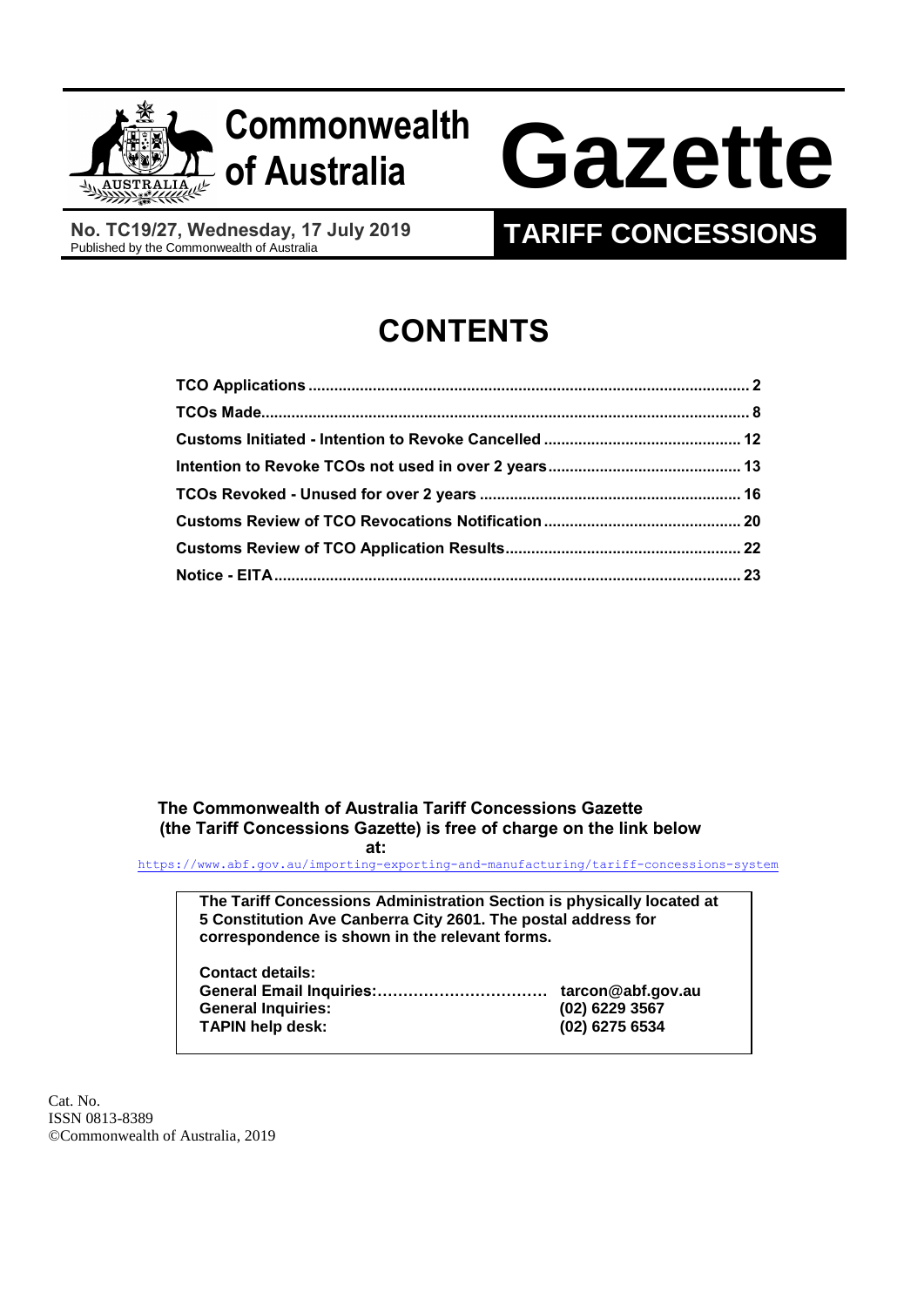#### <span id="page-1-0"></span>**CUSTOMS ACT 1901 - NOTICE PURSUANT TO SECTION 269K(1) - APPLICATIONS MADE FOR TARIFF CONCESSION ORDERS**

Applications have been lodged for Tariff Concession Orders for the goods described in the following TABLE.

Australian manufacturers who wish to contest the granting of a Tariff Concession Order for the goods described are invited to lodge a submission in writing in an approved form. Submissions must be lodged within 50 days of the date of publication of this Notice.

The operative date (Op.) and TC reference number follow the description of goods.

To assist local manufacturers, the use(s) to which the goods can be put follow the description of goods.

Objections to the making of TCO submission forms are available at

<https://www.abf.gov.au/importing-exporting-and-manufacturing/tariff-concessions-system/tariff-concession-order>

Contact: Email [tarcon@abf.gov.au](mailto:tarcon@abf.gov.au)

| Description of Goods including the<br>Customs Tariff Classification |                                                                                                                               | Schedule 4 Item Number<br>General Duty Rate |                 |       |
|---------------------------------------------------------------------|-------------------------------------------------------------------------------------------------------------------------------|---------------------------------------------|-----------------|-------|
| 2921.43.10                                                          | TRIFLURALIN, in drums<br>Op. 20.06.19                                                                                         |                                             | $-$ TC 19189987 | 50    |
|                                                                     | Stated Use:<br>Active ingredient for a pre-emergent herbicide in<br>wheat and barley in Australia                             |                                             |                 |       |
|                                                                     | Applicant: MRD AG PTY LTD                                                                                                     |                                             |                 | $5\%$ |
| 3808.92.00                                                          | FUNGICIDES, having active ingredients of benzovindiflupyr AND<br>propiconazole<br>Op. 24.06.19                                |                                             | $-$ TC 19192042 | 50    |
|                                                                     | Stated Use:<br>For the control of certain fungal diseases of wheat and barley,<br>including septoria tritchi blotch and rusts |                                             |                 |       |
|                                                                     | Applicant: SYNGENTA AUSTRALIA PTY LTD                                                                                         |                                             |                 | $5\%$ |
| 3808.92.00                                                          | FUNGICIDES, having a basis of fluxapyroxad<br>Op. 27.06.19                                                                    |                                             | $-$ TC 19205546 | 50    |
|                                                                     | Stated Use:<br>Control of seed and foliar fungal diseases of barley and wheat                                                 |                                             |                 |       |
|                                                                     | Applicant: BASF AUSTRALIA LTD                                                                                                 |                                             |                 | $5\%$ |
| 3808.99.00                                                          | INSECTICIDE AND MITICIDE, having active ingredients of abamectin<br>AND chlorantraniliprole<br>Op. 21.06.19                   |                                             | $-$ TC 19191354 | 50    |
|                                                                     | Stated Use:<br>To control certain mites and insect pests in grapes and<br>pome fruit                                          |                                             |                 |       |
|                                                                     | Applicant: SYNGENTA AUSTRALIA PTY LTD                                                                                         |                                             |                 | 5%    |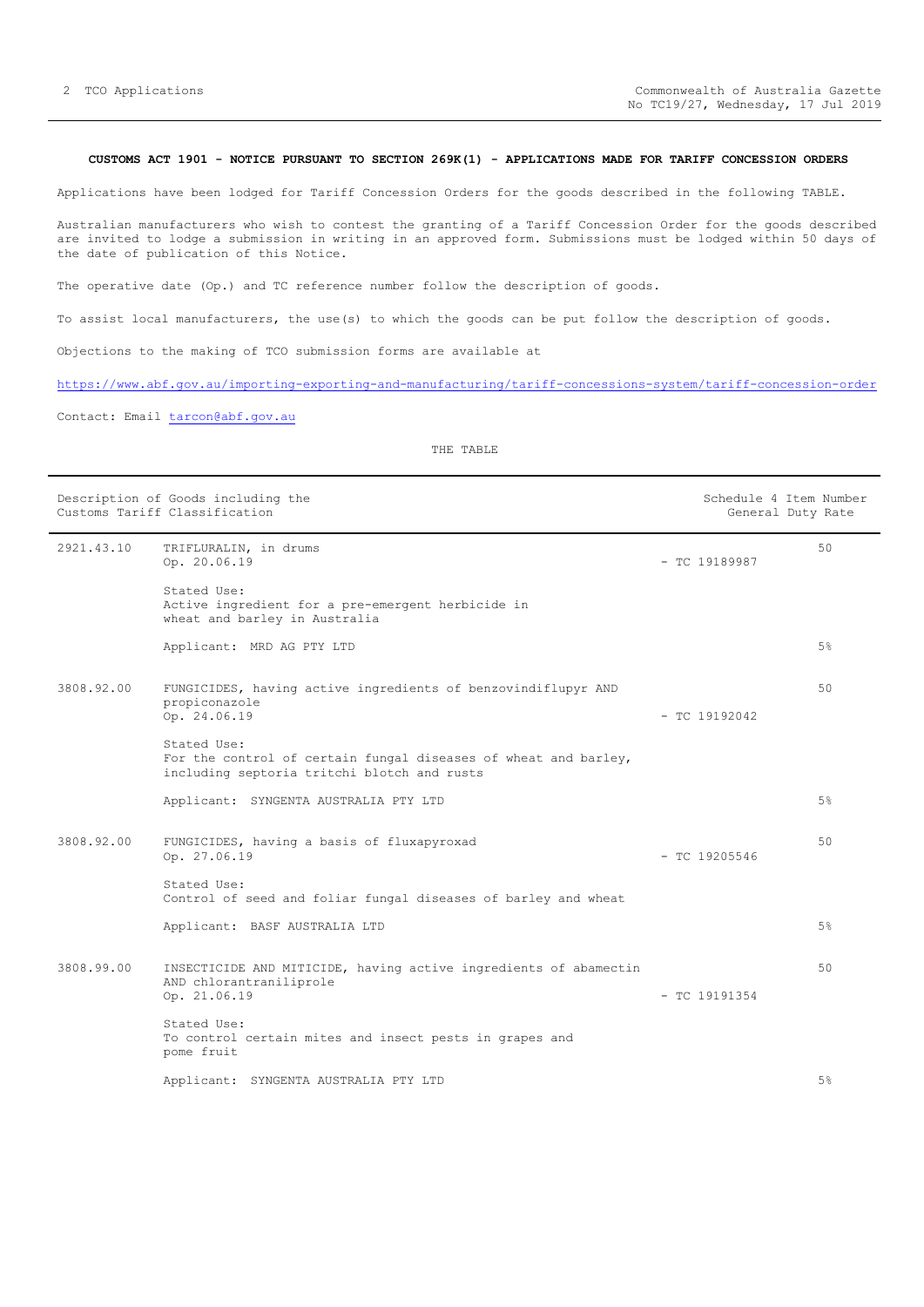|            | Description of Goods including the<br>Customs Tariff Classification                                                                                                                                                  | Schedule 4 Item Number<br>General Duty Rate |
|------------|----------------------------------------------------------------------------------------------------------------------------------------------------------------------------------------------------------------------|---------------------------------------------|
| 3917.22.00 | NOISE REDUCTION PIPES, polypropylene with a middle layer filler<br>of barium sulphate, with OR without sockets AND/OR<br>plain ends<br>Op. 12.06.19                                                                  | 50<br>$-$ TC 19176159                       |
|            | Stated Use:<br>Piping for residential housing, multi occupancy apartments as<br>well as hospitals, hotels and other commercial buildings, where<br>reduced noise levels are required                                 |                                             |
|            | Applicant: VINIDEX PTY LTD                                                                                                                                                                                           | $5\%$                                       |
| 3921.90.90 | FILM, biaxially oriented polypropylene, printed, in rolls,<br>having BOTH of the following:<br>(a) re-sealable rubber latex coating;<br>(b) width NOT less than 230 mm and NOT greater than 250 mm<br>Op. 27.06.19   | 50<br>$-$ TC 19203938                       |
|            | Stated Use:<br>Packaging material for chocolate                                                                                                                                                                      |                                             |
|            | Applicant: HUHTAMAKI AUSTRALIA PTY LTD                                                                                                                                                                               | $5\%$                                       |
| 4911.99.90 | LAMINATED FILM, printed, 15% polypropylene, 85% polyethylene,<br>having All of the following:<br>(a) NOT greater than 8 inks;<br>(b) width NOT less than 87 mm and NOT greater than 146 mm;<br>(c) thickness 79.5 um | 50                                          |
|            | For the purpose of this order a tolerance + or - 8 um is<br>allowable for (c)<br>Op. 14.06.19                                                                                                                        | $-$ TC 19177367                             |
|            | Stated Use:<br>Labelling of bagged fruit and vegetable produce                                                                                                                                                       |                                             |
|            | Applicant: EDP AUSTRALIA PTY LTD                                                                                                                                                                                     | $5\%$                                       |
| 4911.99.90 | LAMINATED FILM, printed, having ALL of the following:<br>(a) 23% polypropylene AND 77% polyethylene;<br>(b) width NOT less than 87 mm and NOT greater than 148 mm;<br>(c) thickness 85 um                            | 50                                          |
|            | For the purpose of this the following tolerances are allowable:<br>(a) + or - $5\frac{6}{3}$<br>$(c) + or - 10$ um<br>Op. 14.06.19                                                                                   | $-$ TC 19177368                             |
|            | Stated Use:<br>Labelling of bagged fruit and vegetable produce                                                                                                                                                       |                                             |
|            | Applicant: EDP AUSTRALIA PTY LTD                                                                                                                                                                                     | $5\%$                                       |
| 6005.36.00 | FABRIC, warp knitted, having ANY of the following:<br>(a) polyester;<br>(b) polyolefin;<br>(c) polyester AND polyolefin<br>Op. 04.07.19                                                                              | 50<br>$-$ TC 19214761                       |
|            | Stated Use:<br>Production of shade screens                                                                                                                                                                           |                                             |
|            | Applicant: POWERPLANTS AUSTRALIA PTY LTD                                                                                                                                                                             | 5%                                          |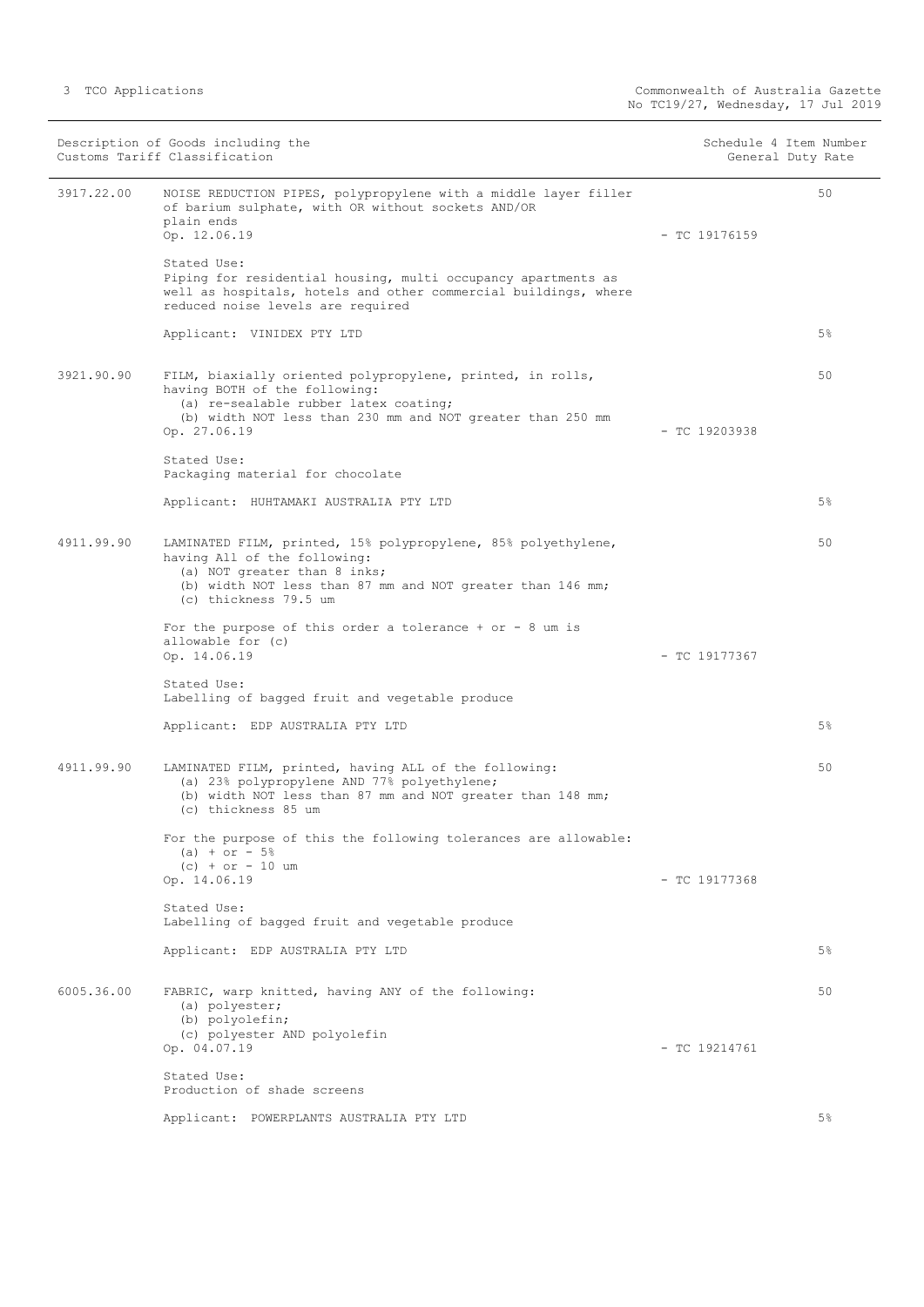Description of Goods including the Schedule 4 Item Number<br>
Customs Tariff Classification<br>
Schedule 4 Item Number Customs Tariff Classification 6005.90.00 FABRIC, warp knitted, having aluminium strips, having ANY of the following: (a) aluminium AND polyolefin; (b) aluminium AND polyolefin AND polyester; (c) aluminium AND polyolefin AND polyester AND modacryl; (d) aluminium AND polyester Op. 04.07.19 - TC 19214762 Stated Use: Production of shade screens Applicant: POWERPLANTS AUSTRALIA PTY LTD 50 5% 6802.99.00 SLABS, dolomitic marble, polished AND/OR honed, having ALL of the following: (a) length NOT greater than 3 300 mm; (b) width NOT greater than 2 100 mm; (c) thickness NOT less than 20 mm and not greater than 40 mm Op. 03.07.19 - TC 19212180 Stated Use: Further worked into tiles and bench tops Applicant: COSENTINO AUSTRALIA PTY LTD 50 5% 8418.40.00 FREEZERS, upright, having BOTH of the following: (a) capacity NOT greater than 755 litres; (b) gelato hardening cycle Op. 18.06.19 - TC 19183449 Stated Use: Storage of ice cream in a commercial kitchen Applicant: MAJORS GROUP AUSTRALASIA PTY LTD 50 5% 8419.89.90 VACUUM METALLISING DEPOSITION MACHINES, with OR without evidence holders<br>Op. 20.06.19  $-$  TC 19190002 Stated Use: Vacuum deposition of metal onto articles to enhance fingerprints to be analysed by forensic scientists Applicant: PATHTECH PTY LTD 50 5%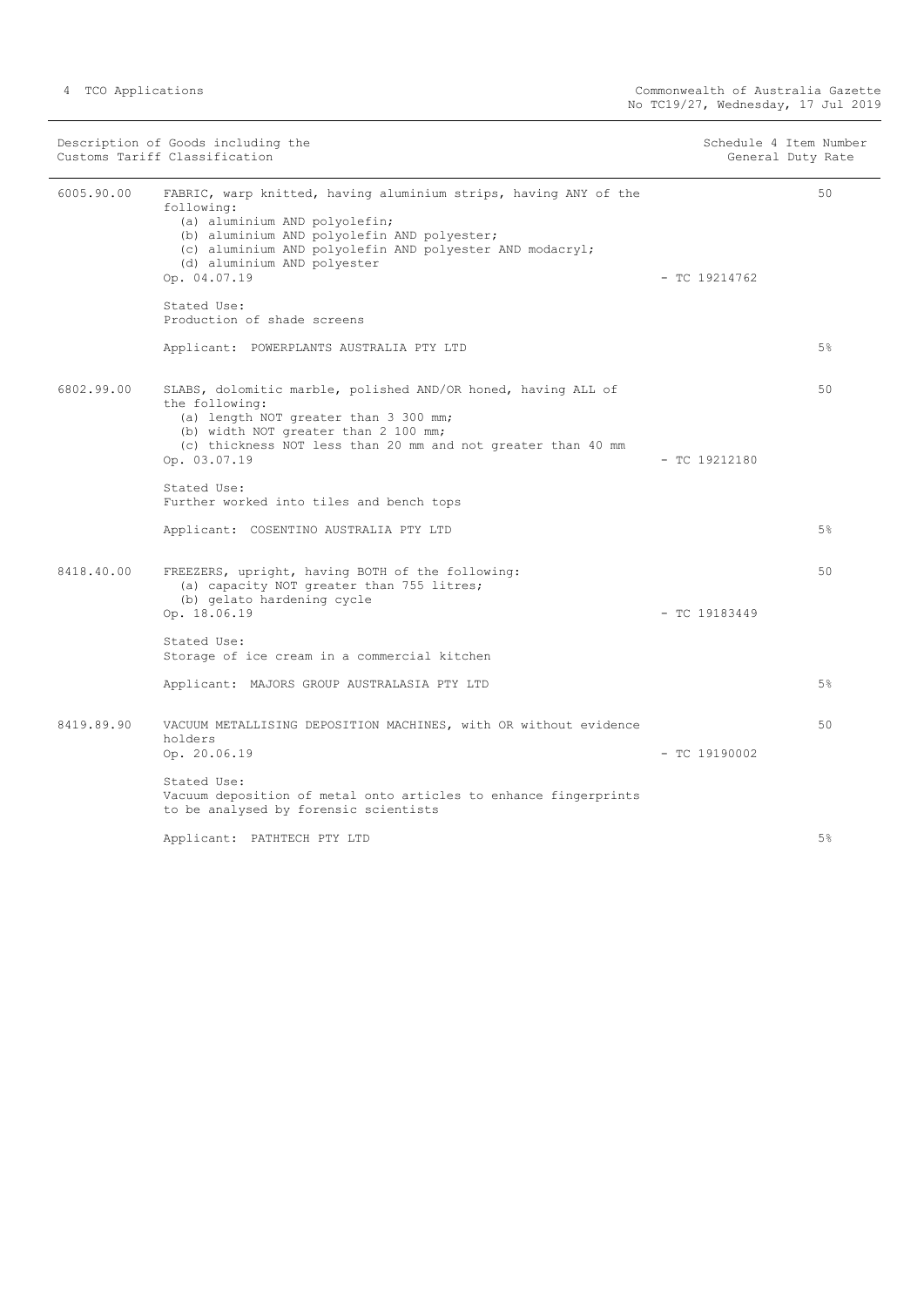Description of Goods including the Schedule 4 Item Number<br>
Customs Tariff Classification<br>
Schedule 4 Item Number Customs Tariff Classification 8426.41.00 CRANES, mobile, electric motor driven, 96 V battery powered, including ALL of the following: (a) NOT less than 2 16 kW front axle drive motors; (b) lift capacity NOT greater than 55 000 kg; (c) chassis length NOT less than 5 180 mm; (d) chassis width NOT less than 2 290 mm; (e) chassis height NOT less than 2 395 mm; (f) steering radius NOT less than 4 600 mm; (g) hydraulic three section telescopic boom; (h) rear hydraulic 180 degree steering Op. 13.06.19 - TC 19177141 Stated Use: For the lifting and moving or repositioning of heavy materials and industrial equipment Applicant: L. ARTHUR PROPRIETARY LTD 50 5% 8428.33.00 CONVEYOR BELT TABLES, having ALL of the following: (a) inclined AND/OR flat rubber AND/OR polyvinyl chloride conveyor belts; (b) conveyor belt width exceeding 500 mm; (c) flour dusters Op. 11.06.19 - TC 19175186 Stated Use: Working in conjunction with pizza manufacturing line Applicant: MCCAIN FOODS (AUST) PTY LTD  $50$ 5% 8428.33.00 FRUIT ACCUMULATING AND PACKING LINE, programmable logic controlled, having ALL of the following: (a) belt conveyors; (b) evacuation OR packing material distribution chutes; (c) sensors  $Op. 20.06.19$  - TC 19188151 Stated Use: Accumulating fruits after sorting to be hand packed by operators in a fruit grading and sorting line Applicant: F.J. LENNE PTY LTD 50 5% 8428.90.00 CAUL PLATE HANDLING SYSTEM, LAMINATION PRESS LINE, consisting of ALL of the following: (a) vacuum lift; (b) scissor lift; (c) caul plate pull-out device Op. 12.06.19 - TC 19176149 Stated Use: Changeover system for 3.0 tonne caul plates in a laminating press line Applicant: BORG MANUFACTURING PTY LTD 50 5% 8428.90.00 STACKING MACHINES, PARTICLE BOARD AND/OR MEDIUM DENSITY FIBREBOARD, LAMINATION PRESS LINE, vacuum lift, with OR without board conveyor Op. 14.06.19 - TC 19181568 Stated Use: Stacking laminated particle and/or MDF boards in a lamination press line Applicant: BORG MANUFACTURING PTY LTD 50 5%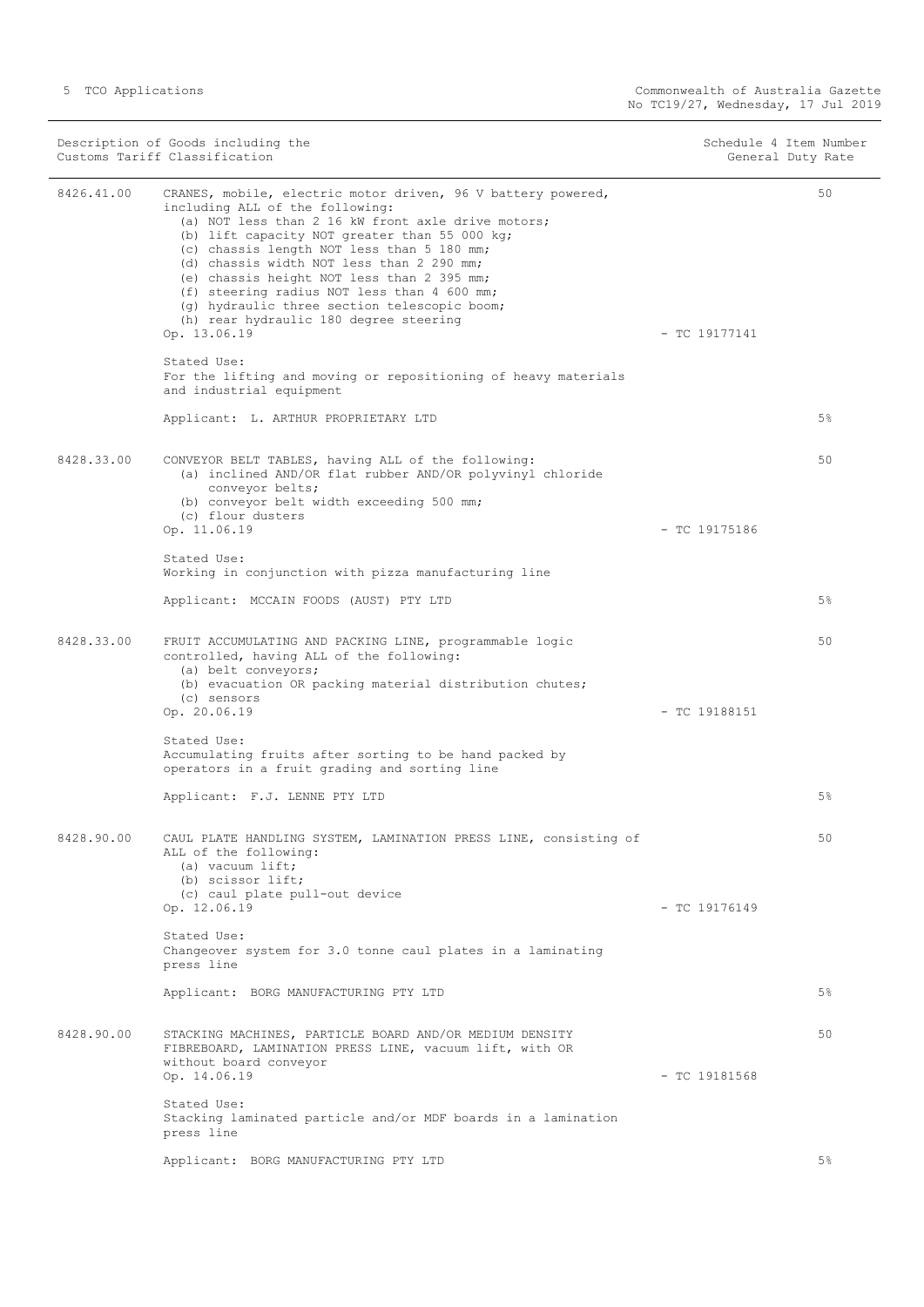|            | Description of Goods including the<br>Customs Tariff Classification                                                                                                                                                                                                                                                                                                                      |                 | Schedule 4 Item Number<br>General Duty Rate |
|------------|------------------------------------------------------------------------------------------------------------------------------------------------------------------------------------------------------------------------------------------------------------------------------------------------------------------------------------------------------------------------------------------|-----------------|---------------------------------------------|
| 8428.90.00 | BIN EMPTYING MACHINES, having ALL of the following:<br>(a) bin lifter;<br>(b) submerging tank;<br>(c) belt conveyor with air blower<br>Op. 20.06.19                                                                                                                                                                                                                                      | $-$ TC 19188139 | 50                                          |
|            | Stated Use:<br>To empty fruit from bins into infeed water canal in a fruit<br>sorting line                                                                                                                                                                                                                                                                                               |                 |                                             |
|            | Applicant: F.J. LENNE PTY LTD                                                                                                                                                                                                                                                                                                                                                            |                 | $5\%$                                       |
| 8433.11.00 | MOWERS, robotic, electrically operated, with OR without docking<br>station<br>Op. 20.06.19                                                                                                                                                                                                                                                                                               | $-$ TC 19190007 | 50                                          |
|            | Stated Use:<br>Lawnmowers designed to follow a predetermined mowing pattern                                                                                                                                                                                                                                                                                                              |                 |                                             |
|            | Applicant: STIHL PTY LTD                                                                                                                                                                                                                                                                                                                                                                 |                 | 5%                                          |
| 8433.60.00 | FRUIT SORTING LINE, programmable logic controlled, including ALL<br>of the following:<br>(a) NOT less than 2 lanes and NOT greater than 10 lanes;<br>(b) belt conveyors;<br>(c) singulator;<br>(d) size drop unit;<br>(e) driving unit;<br>(f) evacuation chutes;<br>(g) weighing bridge;<br>(h) cameras;<br>(i) data processing AND control units;<br>$(i)$ control box<br>Op. 20.06.19 | $-$ TC 19188145 | 50                                          |
|            | Stated Use:<br>Grade and sort fruits based on different parameters such as<br>size, colour and weight                                                                                                                                                                                                                                                                                    |                 |                                             |
|            | Applicant: F.J. LENNE PTY LTD                                                                                                                                                                                                                                                                                                                                                            |                 | $5\%$                                       |
| 8438.80.00 | PORTIONING AND/OR DICING AND/OR CUTTING MACHINES, programmable<br>logic controlled, including ANY one OR more of the following;<br>(a) weighers;<br>(b) grippers;<br>(c) blades;<br>(d) dicers;<br>(e) cutters;<br>(e) NOT greater than 50 cutting programmes<br>Op. 12.06.19                                                                                                            | $-$ TC 19175192 | 50                                          |
|            | Stated Use:<br>To cut meat into smaller portions                                                                                                                                                                                                                                                                                                                                         |                 |                                             |
|            | Applicant: HILTON FOODS AUSTRALIA PTY LTD                                                                                                                                                                                                                                                                                                                                                |                 | $5\%$                                       |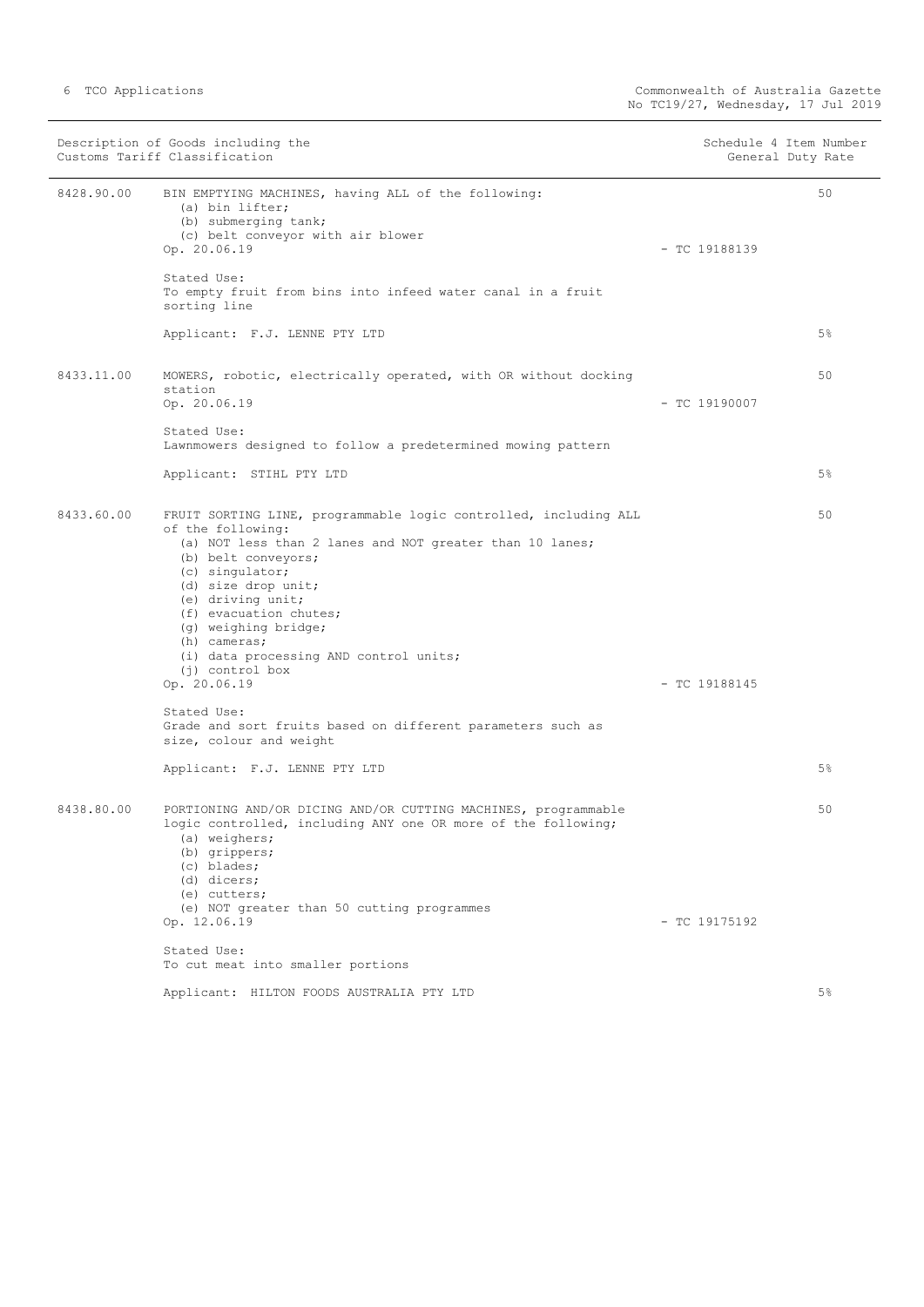|            | Description of Goods including the<br>Customs Tariff Classification                                                                                                                                                                                                                                                        | Schedule 4 Item Number<br>General Duty Rate |    |
|------------|----------------------------------------------------------------------------------------------------------------------------------------------------------------------------------------------------------------------------------------------------------------------------------------------------------------------------|---------------------------------------------|----|
| 8479.79.00 | BOARDING BRIDGES, SEAPORT, including ALL of the following:<br>(a) extendable docking ramp;<br>$(b)$ tunnel;<br>(c) handrails;<br>(d) flooring;<br>(e) glass walls with steel truss structures;<br>(f) automatic elevating sections<br>Op. 14.06.19<br>Stated Use:                                                          | $-$ TC 19181543                             | 50 |
|            | To board ships in a way similar to airports use of aerobridges                                                                                                                                                                                                                                                             |                                             |    |
|            | Applicant: RATE (AUSTRALIA) PTY LTD                                                                                                                                                                                                                                                                                        |                                             | 5% |
| 8479.89.90 | LAMINATE COATING MACHINES, programmable logic controlled,<br>including ALL of the following:<br>(a) shaftless unwinders AND rewinders;<br>(b) coating heads AND blades;<br>(c) vapour exhauster;<br>(d) drying chambers;<br>(e) interchangeable coating trolleys including BOTH of the<br>following:<br>(i) coating heads; |                                             | 50 |
|            | (ii) rollers AND/OR blades<br>Op. 20.06.19                                                                                                                                                                                                                                                                                 | $-$ TC 19190021                             |    |
|            | Stated Use:<br>Manufacture of laminated or coated films                                                                                                                                                                                                                                                                    |                                             |    |
|            | Applicant: TAGHLEEF INDUSTRIES PTY LTD                                                                                                                                                                                                                                                                                     |                                             | 5% |
| 8544.42.29 | SUBSEA UMBILICALS, electro-hydraulic, reel AND/OR drum AND/OR<br>spool mounted, with OR without skid, including ALL of the<br>following:<br>(a) hydraulic AND/GAS hoses;<br>(b) polypropylene fillers;<br>(c) insulated electric conductor cable;<br>(d) polyurethane inner AND outer sheath;<br>(e) fibre braid           |                                             | 50 |
|            | Op. 20.06.19                                                                                                                                                                                                                                                                                                               | $-$ TC 19190015                             |    |
|            | Stated Use:<br>Transmission of hydraulic fluid and electric power for<br>instrument control in subsea environment                                                                                                                                                                                                          |                                             |    |
|            | Applicant: SCHLUMBERGER AUSTRALIA PTY LTD                                                                                                                                                                                                                                                                                  |                                             | 5% |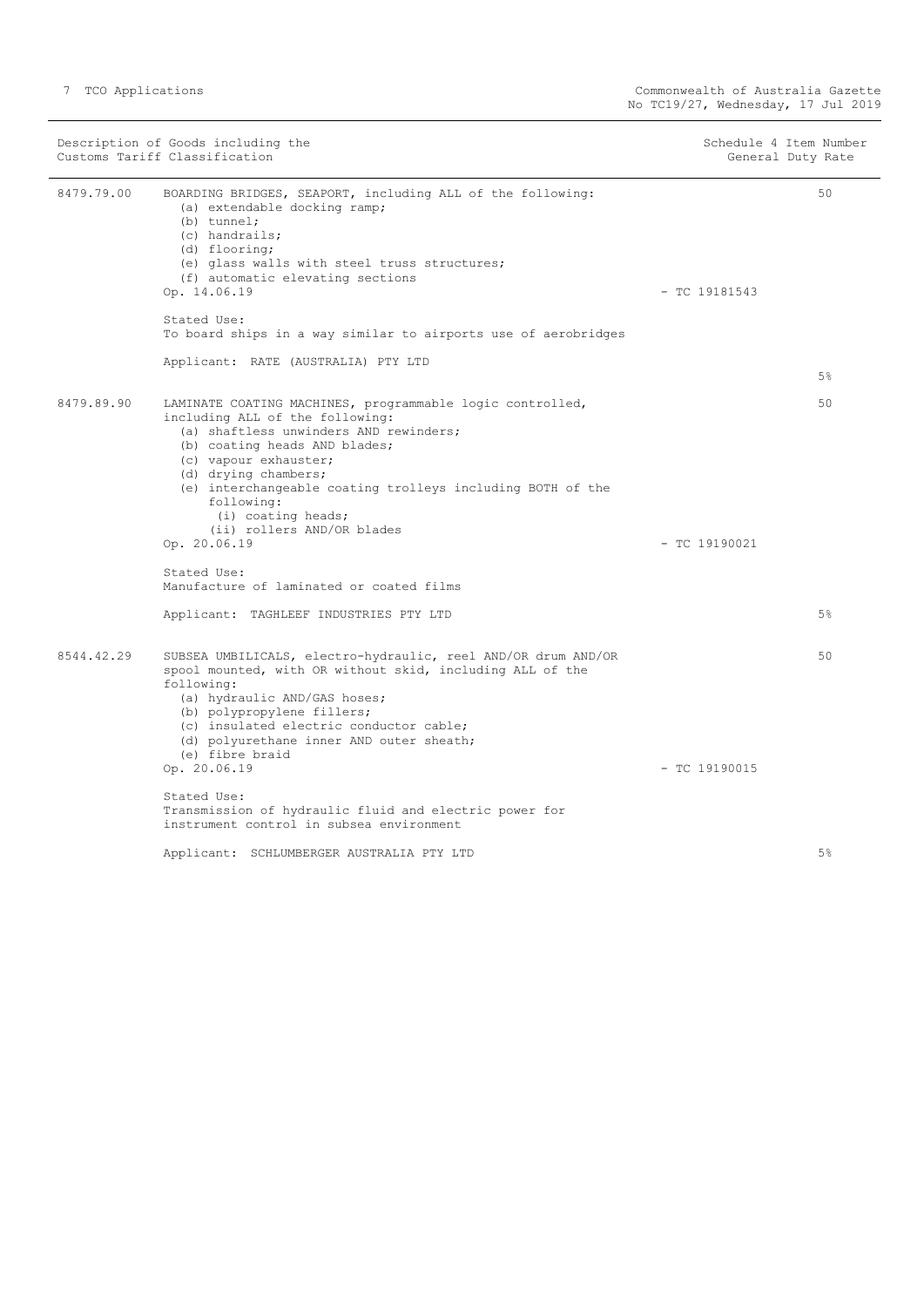#### **CUSTOMS ACT 1901 - NOTICE PURSUANT TO SECTION 269R(1) - TARIFF CONCESSION ORDERS MADE**

<span id="page-7-0"></span>Tariff Concession Orders have been made for the goods described in the following TABLE.

The operative date (Op.) and TC reference No. follow the description of goods. Local manufacturers of substitutable goods may request the revocation of TCOs at any time.

|            | Description of Goods including the<br>Customs Tariff Classification                                                                                                                                                                                                                                                                                                                                                                                                                            |                    | Schedule 4 Item Number<br>Last Date of Effect<br>General Duty Rate |    |
|------------|------------------------------------------------------------------------------------------------------------------------------------------------------------------------------------------------------------------------------------------------------------------------------------------------------------------------------------------------------------------------------------------------------------------------------------------------------------------------------------------------|--------------------|--------------------------------------------------------------------|----|
| 3917.32.90 | TUBING, shrink, oriented polystyrene, having a thickness NOT<br>less than 95 microns<br>Op. 18.04.19                                                                                                                                                                                                                                                                                                                                                                                           | Dec. date 10.07.19 | $-$ TC 19141714                                                    | 50 |
| 4008.21.90 | SHEETING, rubber bonded compressed fibre, having ALL of the<br>following:<br>(a) styrene butadiene rubber AND/OR nitrile butadiene rubber;<br>(b) organic AND/OR synthetic AND/OR carbon AND/OR glass AND/OR<br>graphite fibres;<br>(c) sheet thickness NOT greater than 3.3 mm<br>Op. 12.04.19                                                                                                                                                                                                | Dec. date 10.07.19 | $-$ TC 19138014                                                    | 50 |
| 7306.40.00 | TUBES AND/OR PIPES, stainless steel, laser welded seam, having<br>an outside diameter NOT less than 15 mm and NOT greater than<br>108 mm, having ALL the following:<br>(a) material grade EN 1.4401;<br>(b) dimension AND dimensional tolerances in accordance to<br>EN 10312 - Series 2;<br>(c) surface roughness Ra NOT exceeding 1.6 micrometres;<br>(d) inspection certificate in compliance with EN 10204 type 3.1<br>Op. 10.05.19                                                        | Dec. date 15.07.19 | $-$ TC 19152732                                                    | 50 |
| 7308.40.00 | PARTS, SOFFIT FORMWORK AND/OR DECKING, being ANY of the<br>following:<br>(a) prop head adaptors;<br>(b) dropheads;<br>(c) clips;<br>(d) tie down connectors;<br>(e) prop locators;<br>$(f)$ props;<br>(g) tripods;<br>(h) quardrail AND/OR handrail sockets;<br>(i) quardrail AND/OR handrail posts;<br>$(i)$ infill beams;<br>$(k)$ prop pins;<br>(1) prop stepped pins;<br>(m) brackets<br>Op. 10.04.19                                                                                      | Dec. date 10.07.19 | - TC 19135486                                                      | 50 |
| 8402.19.00 | STEAM GENERATORS, three pass, wet back, self-contained, with OR<br>without steam hose AND fittings, complying with Standard DNV<br>2.7-1 AND DNV 2.7-2, having ALL of the following:<br>(a) saturated steam flow NOT less than 2 000 kg/hr;<br>(b) capacity NOT less than 4.5 million BTU;<br>(c) fire detection AND suppression unit;<br>(d) gas detection unit;<br>(e) hydrocarbon detection unit;<br>(f) internal spark arrestor;<br>(g) remote emergency shutdown function<br>Op. 24.04.19 | Dec. date 10.07.19 | $-$ TC 19143543                                                    | 50 |
| 8415.10.00 | CLIMATE CONTROL UNIT, ROOT VEGETABLE, with control panel<br>Op. 29.04.19                                                                                                                                                                                                                                                                                                                                                                                                                       | Dec. date 10.07.19 | $-$ TC 19145624                                                    | 50 |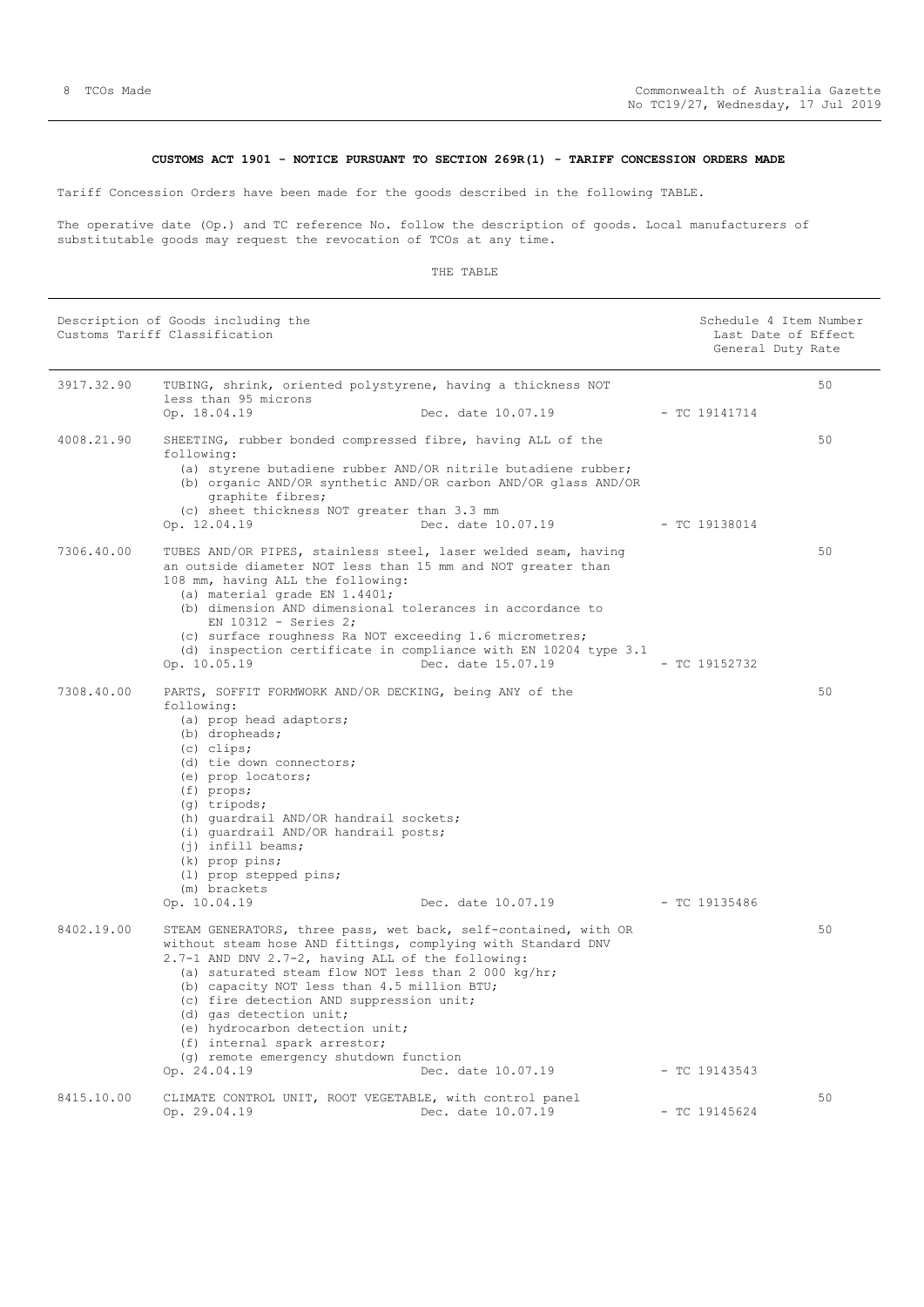| Description of Goods including the | Schedule 4 Item Number |
|------------------------------------|------------------------|
| Customs Tariff Classification      | Last Date of Effect    |
|                                    | General Duty Rate      |
|                                    |                        |

| 8421.21.90 | WATER PURIFICATION UNIT, including ALL of the following:<br>(a) sand filter;<br>(b) coal filter;<br>$(c)$ pumps;<br>(d) ion-exchanger AND dosing station;<br>(e) valves;<br>(f) UV plant with panel<br>Op. 24.04.19                                                                                                                                                                                                                                                                                                                                                        | Dec. date 15.07.19                                     | - TC 19143536   | 50 |
|------------|----------------------------------------------------------------------------------------------------------------------------------------------------------------------------------------------------------------------------------------------------------------------------------------------------------------------------------------------------------------------------------------------------------------------------------------------------------------------------------------------------------------------------------------------------------------------------|--------------------------------------------------------|-----------------|----|
| 8422.30.90 | WET AND/OR DRY FILLING MACHINES, BIN, FRUIT PROCESSING LINE,<br>with OR without ANY of the following:<br>$(a)$ pumps;<br>(b) safety racks;<br>(c) hydro bin refilling units;<br>(d) bin pushers;<br>(e) grated doors                                                                                                                                                                                                                                                                                                                                                       |                                                        |                 | 50 |
| 8425.42.00 | Op. 24.04.19<br>LIFTS, MOTOR VEHICLE, hydraulic, above ground OR recessed, with<br>OR without ramps, inlcuding ALL of the following:<br>(a) NOT less than two platforms;<br>(b) control unit cabinet;<br>(c) maximum lifting capacity NOT less than 20 tonnes;<br>(d) NOT greater than four lift joints per platform<br>Op. 02.04.19                                                                                                                                                                                                                                       | Dec. date 15.07.19 - TC 19143527<br>Dec. date 10.07.19 | $-$ TC 19130770 | 50 |
| 8427.10.00 | LIFTING AND HANDLING AND STACKING MACHINES, FRUIT BIN, wheeled,<br>electric, including ALL of the following:<br>(a) bin width NOT less than 1 000 mm and NOT greater than<br>$1250$ mm;<br>(b) bin height NOT less than 500 mm and NOT greater than<br>750 mm;<br>(c) bin weight NOT greater than 500 kg;<br>(d) driving speed NOT greater 2.5 m/sec<br>Op. 24.04.19                                                                                                                                                                                                       | Dec. date 15.07.19 - TC 19143534                       |                 | 50 |
| 8428.33.00 | CONVEYORS, BELT, including ALL of the following:<br>(a) belt length NOT greater than 20 m;<br>(b) belt width NOT greater than 2 900 mm;<br>(c) belt speed NOT less than 40 m/min and NOT greater than<br>180 m/minute;<br>(d) belt acceleration NOT greater than $3.2 \text{ m/s2}$ ;<br>(e) hoods;<br>(f) separating AND/OR splitter drum;<br>(g) air guide<br>Op. 12.04.19                                                                                                                                                                                               | Dec. date 12.07.19                                     | - TC 19138013   | 50 |
| 8428.90.00 | TRAY BUFFER MACHINES, programmable logic controlled, assembled<br>OR unassembled, with OR without ANY of the following;<br>(a) conveyors;<br>(b) de-nesters;<br>(c) pushers<br>Op. 16.04.19                                                                                                                                                                                                                                                                                                                                                                                | Dec. date 10.07.19                                     | $-$ TC 19139998 | 50 |
| 8433.60.00 | FRUIT SORTING MACHINES, programmable logic controlled, including<br>ALL of the following:<br>(a) NOT less than 2 and NOT greater than 10 production lanes;<br>(b) product size NOT less than 40 mm and NOT greater than<br>$120$ mm;<br>(c) product weight NOT less than 20 gms and NOT greater than<br>500 qms;<br>(d) machine length NOT greater than 100 m;<br>(e) machine speed NOT greater than 8 carriers per second per<br>lane;<br>(f) measuring units;<br>$(q)$ cameras;<br>(h) data units;<br>$(i)$ pumps;<br>$(j)$ evacuating tank;<br>(Continued on next page) |                                                        |                 | 50 |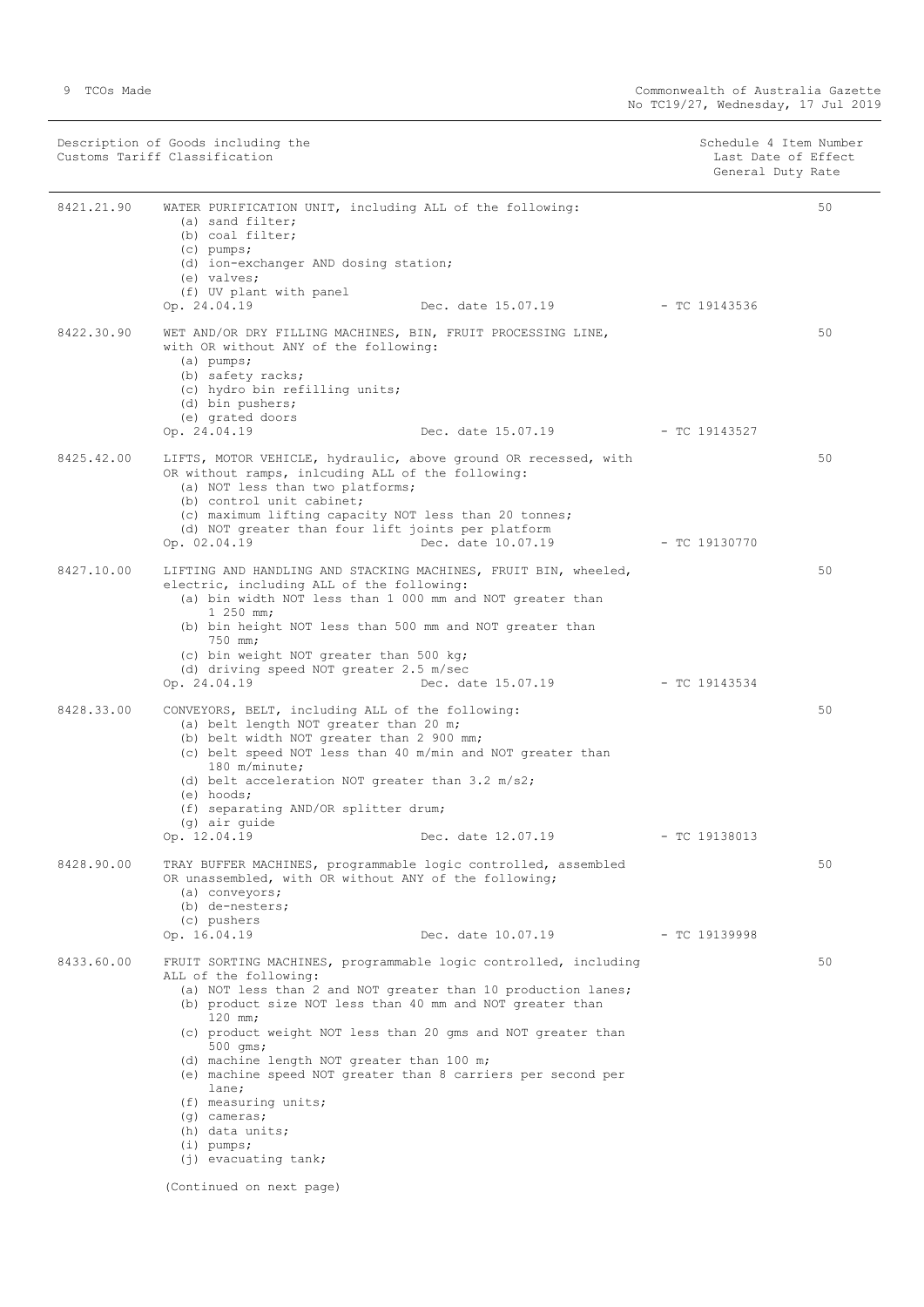Description of Goods including the Schedule 4 Item Number (Schedule 4 Item Number Customs Tariff Classification Last Date of Effect

(Continued from previous page)

Schedule 4 Item Number<br>Last Date of Effect<br>General Duty Rate

|            | (k) water channel;<br>(1) roller track;<br>(m) driving section;<br>(n) transfer unit;<br>(o) switchboxes;<br>(p) cleaning unit;<br>(q) dumping unit;<br>(r) tracking unit with size drop section;<br>(s) control box<br>Op. 24.04.19                                                                                                                                                                                                                             | Dec. date 15.07.19 - TC 19143525 |                 |    |
|------------|------------------------------------------------------------------------------------------------------------------------------------------------------------------------------------------------------------------------------------------------------------------------------------------------------------------------------------------------------------------------------------------------------------------------------------------------------------------|----------------------------------|-----------------|----|
| 8433.60.00 | VEGETABLE SORTERS, OPTICAL, with OR without LED light panels,<br>having ALL of the following:<br>(a) camera platform AND/OR camera unit;<br>(b) production lanes AND/OR channel feeders;<br>(c) software                                                                                                                                                                                                                                                         |                                  |                 | 50 |
|            | Op. 30.04.19                                                                                                                                                                                                                                                                                                                                                                                                                                                     | Dec. date 11.07.19               | - TC 19145785   |    |
| 8474.10.00 | MANGANESE ORE TAILINGS REPROCESSING PLANT, modular, programmable<br>logic controlled, having ALL the following:<br>$(a)$ pumps;<br>(b) valves;<br>$(c)$ tanks;<br>$(d)$ bins;<br>(e) cyclones;<br>(f) filters;<br>(q) controls AND power distribution;<br>(h) screens;<br>(i) classifiers;<br>(j) framework including ALL of the following:<br>(i) stairs;<br>$(i)$ quards;<br>(iii) walkways,<br>$(k)$ pipes;<br>(1) compressors;<br>(m) chutes<br>Op. 03.04.19 |                                  |                 | 50 |
| 8479.89.90 | VERTICAL WASHING AND DRYING LINE, PALLET AND/OR PALLET DIVIDER,<br>having ALL of the following:<br>(a) washing tunnel;<br>(b) rinsing section;<br>(c) drying section;<br>(d) pushover unit;<br>(e) conveyor<br>Op. 26.04.19                                                                                                                                                                                                                                      | Dec. date 12.07.19               | $-$ TC 19144775 | 50 |
| 8481.80.90 | BUTTERFLY VALVES, flanged, having ALL of the following:<br>(a) nominal diameter NOT less than 2 000 mm;<br>(b) working pressure NOT less than 10 bar;<br>(c) hydraulic actuator;<br>(d) weld deposited body seat                                                                                                                                                                                                                                                 |                                  |                 | 50 |
|            | Op. 02.04.19                                                                                                                                                                                                                                                                                                                                                                                                                                                     | Dec. date 10.07.19               | $-$ TC 19130763 |    |
| 8483.40.90 | TRANSFER CASE AND/OR DIFFERENTIALS, having EITHER of the<br>following:<br>(a) transfer case having dual ratio;<br>(b) differential having ALL of the following:<br>$(i)$ diff lock;<br>$(ii) 1.42308:1$ diff ratio;<br>(iii) adjustable drive shafts;<br>(iv) brakes<br>Op. 04.04.19                                                                                                                                                                             | Dec. date 10.07.19               | $-$ TC 19131808 | 50 |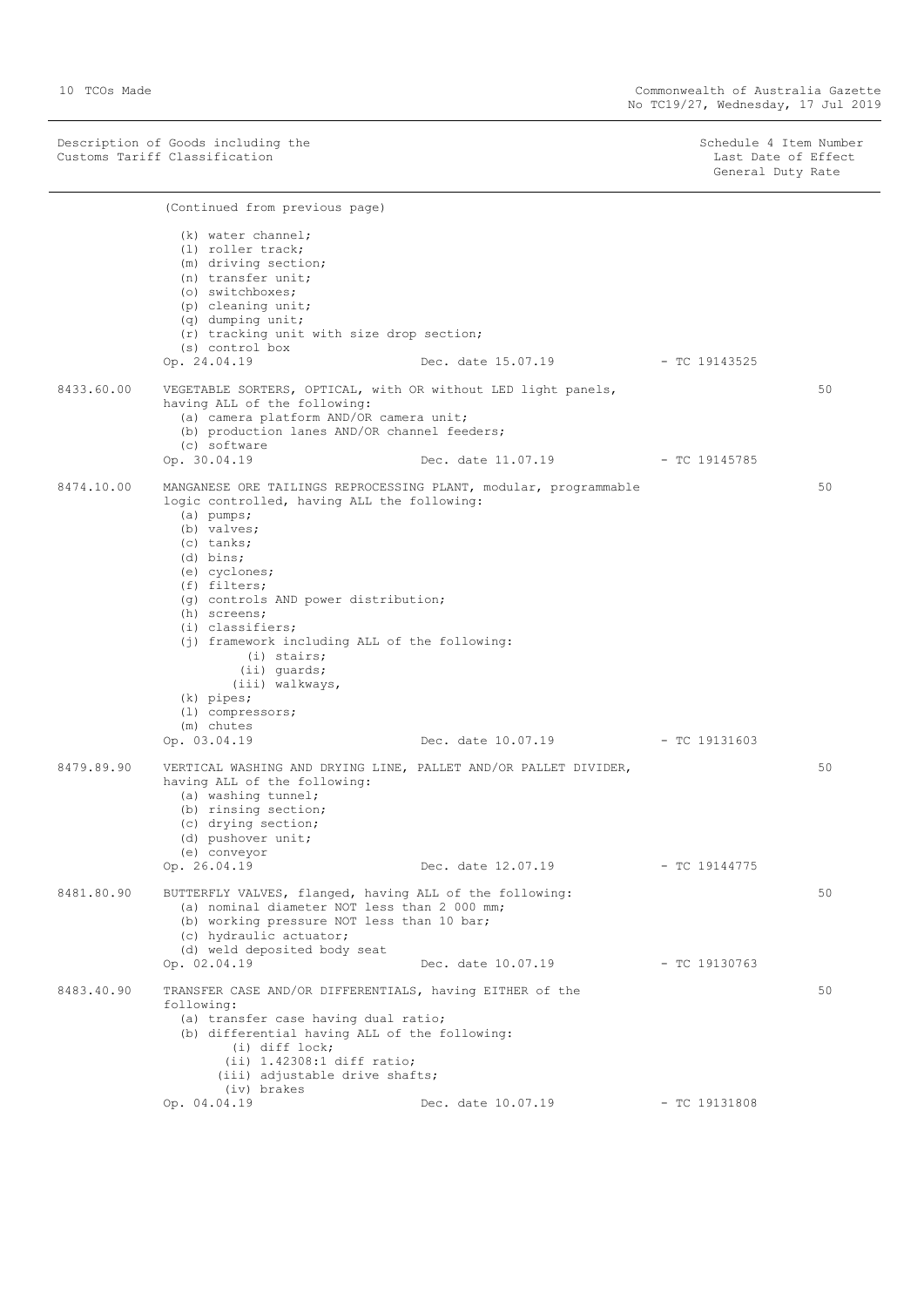Description of Goods including the Schedule 4 Item Number (Schedule 4 Item Number Customs Tariff Classification Last Date of Effect

Schedule 4 Item Number<br>Last Date of Effect<br>General Duty Rate

| 8514.40.00 | COOKING SUITES, multifunction, having ALL of the following:<br>(a) bain-marie;<br>(b) double griller;<br>(c) electric hot plate;<br>(d) electric pasta cooker;<br>(e) flat fry-top;<br>(f) deep fat fryer;<br>(g) gas range having NOT less than 2 burners;<br>(h) induction generator;<br>(i) glass ceramic induction cook plates;<br>(j) induction AND electric cook plates;<br>(k) infra-red heating elements;<br>(1) oil recovery containers;<br>(m) pot rack;<br>(n) refrigerated draws;<br>(o) rotating stand;<br>(p) shelves;<br>$(q)$ sink;<br>(r) storage drawers;<br>(s) electric oven;<br>(t) water circulation unit |                                                            |                 | 50 |
|------------|---------------------------------------------------------------------------------------------------------------------------------------------------------------------------------------------------------------------------------------------------------------------------------------------------------------------------------------------------------------------------------------------------------------------------------------------------------------------------------------------------------------------------------------------------------------------------------------------------------------------------------|------------------------------------------------------------|-----------------|----|
| 8708.99.99 | Op. 03.04.19<br>PARTS, TRUCKS HAVING A GROSS VEHICLE WEIGHT GREATER THAN 3.5<br>TONNES, being truck mountable power take off having ANY of the<br>following:<br>(a) hydraulically actuated;<br>(b) pneumatically actuated;<br>(c) electrically actuated;<br>(d) manually actuated<br>Op. 04.04.19                                                                                                                                                                                                                                                                                                                               | $Dec.$ date $10.07.19$ - TC 19131597<br>Dec. date 10.07.19 | - TC 19132888   | 50 |
| 8709.11.00 | TOWING TRACTORS, rider seated, electric, having ALL of the<br>following:<br>(a) drawbar pull NOT greater than 25 100 N;<br>(b) towed weight NOT greater than 27 000 kg;<br>(c) travel speed NOT greater than 25 km/h<br>Op. 16.04.19                                                                                                                                                                                                                                                                                                                                                                                            | Dec. date 12.07.19 - TC 19139038                           |                 | 50 |
| 9405.40.00 | LIGHTING TOWERS, portable, diesel engine AND/OR battery powered,<br>having BOTH of the following:<br>(a) hydraulic mast;<br>(b) LED lights<br>Op. 15.04.19                                                                                                                                                                                                                                                                                                                                                                                                                                                                      | Dec. date 12.07.19                                         | $-$ TC 19138450 | 50 |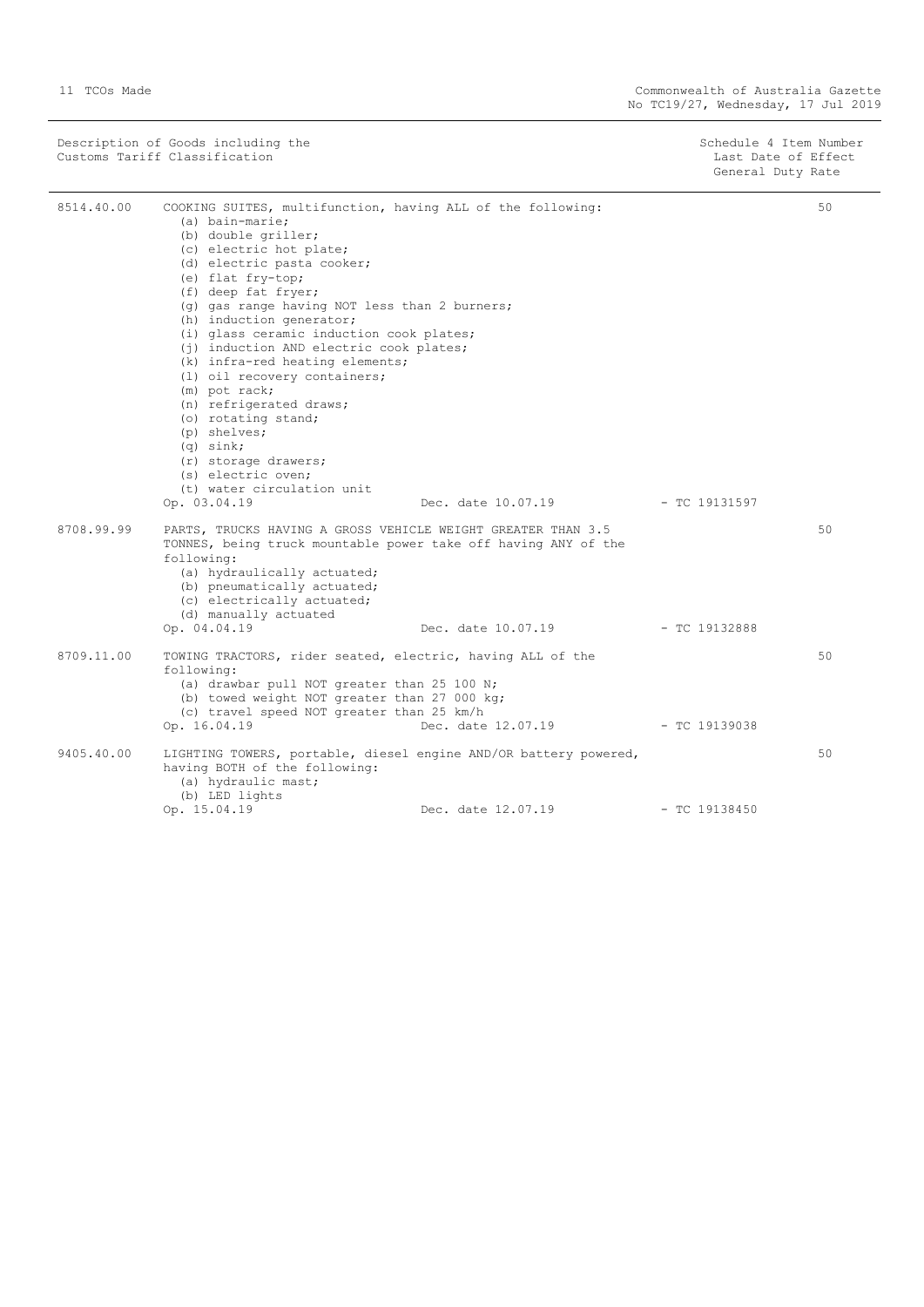#### **CUSTOMS ACT 1901**

#### **CANCELLATION OF THE INTENTION TO REVOKE**

<span id="page-11-0"></span>The Request for revocation of Tariff Concession Orders for goods described in the following TABLE have been cancelled.

THE TABLE

Description of Goods including the Schedule 4 Item Number Customs Tariff Classification

8483.30.10 BEARINGS, SHOCK ABSORBER PISTON ROD<br>D D Dec. date 20.07.15 - TC 1516530 50 8544.60.90 POWER CABLE, steel wire armoured, having ALL of the following: (a) voltage NOT less than 6.35 kV and NOT greater than 11 kV (b) multiple cores; (c) cross-linked polyethylene (XLPE) insulated bare stranded compacted copper conductors; (d) tinned copper wire screened; (e) polyvinyl chloride (PVC) inner sheath AND high-density polyethylene (HDPE) outer sheath Op. 30.03.15 Dec. date 23.06.15 - TC 1512440  $50$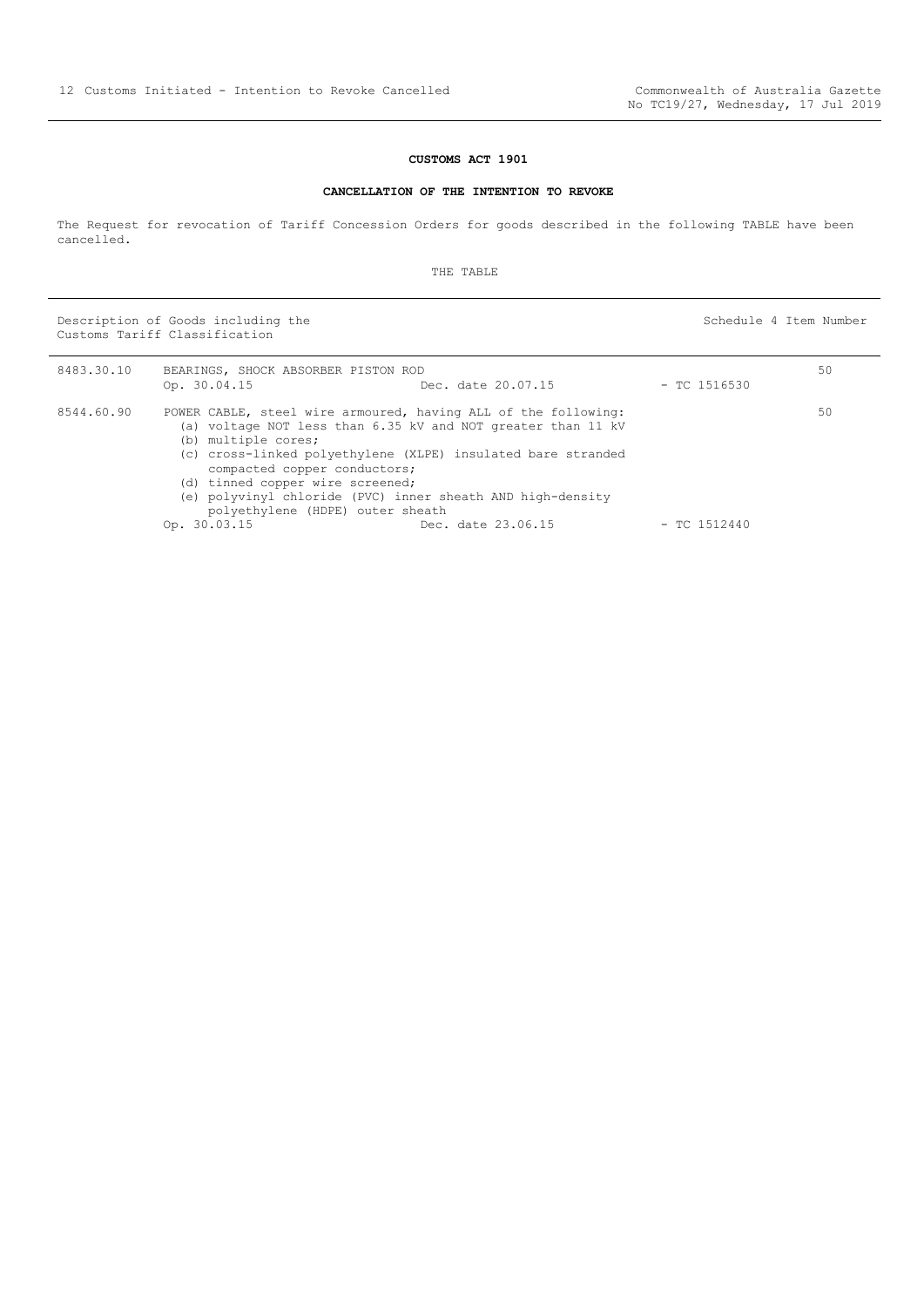#### **TARIFF CONCESSION ORDERS (TCOs) NOT USED IN THE PREVIOUS 2 YEARS**

<span id="page-12-0"></span>The Comptroller-General of Customs is satisfied that the TCOs listed in the table below are no longer required because, in the 2 years preceding the day of this notice, they have not been quoted in an import declaration to secure a concessional rate of duty.

From Thursday, 15 August 2019, it is intended to take action to revoke these Orders under subsection 269SD(1A) of the Customs Act 1901. In accordance with subsection 269SG(2) of the Customs Act 1901, in transit provisions shall apply. If revoked, the expected date of effect will be 15 August 2019.

Interested parties are invited to provide, by close of business, Wednesday 14 August 2019, written reasons why an Order should NOT be revoked.

Please advise if any of the Orders listed below have been quoted on an import declaration.

If a request is made to retain an Order used for the granting of a Determination, please specify the Determination and the linked Item number to enable mapping to the Order and its scope.

#### THE TABLE

Tariff ndiiii and Description Description and Description Description Concession Number 3808.92.00 FUNGICIDES, water dispersible granules, mancozeb AND disodium zinc ethylenediamine tetraacetic acid mixture based Op. 22.03.16 Dec. date 20.06.16 - TC 1611195 7307.29.00 COUPLINGS, FLOW, OIL AND/OR GAS WELL, stainless steel, having BOTH of the following: (a) threaded connections; (b) internal working pressure rating NOT less than 425 bar Op. 29.02.16 Dec. date 17.05.16 - TC 1608521 7612.90.00 STERILISATION CONTAINERS, MEDICAL INSTRUMENT, including ALL of the following; (a) locking mechanisms, having a tamper evident lock; (b) anodised aluminium lid; (c) paper filter; Op. 04.03.16 Dec. date 09.06.16 - TC 1609105 8307.10.00 TUBES, seamless stainless steel, incorporating a protective outer sheath covering multiple tubes, with OR without end fittings AND seals Op. 15.03.16 Dec. date 16.06.16 - TC 1610325 8418.50.00 FREEZER CABINETS, having ALL of the following: (a) capacity NOT greater than 180 litres; (b) advertising header; (c) accessory tray Op. 19.02.16 Dec. date 16.05.16 - TC 1607525 8419.89.90 WASTE WATER EVAPORATORS, CONTINUOUS, including ALL of the following: (a) heat exchanger; (b) flash plate evaporator; (c) control panel; (d) feed balance tank; (e) concentrate buffer tank Op. 19.02.16 Dec. date 19.05.16 - TC 1607526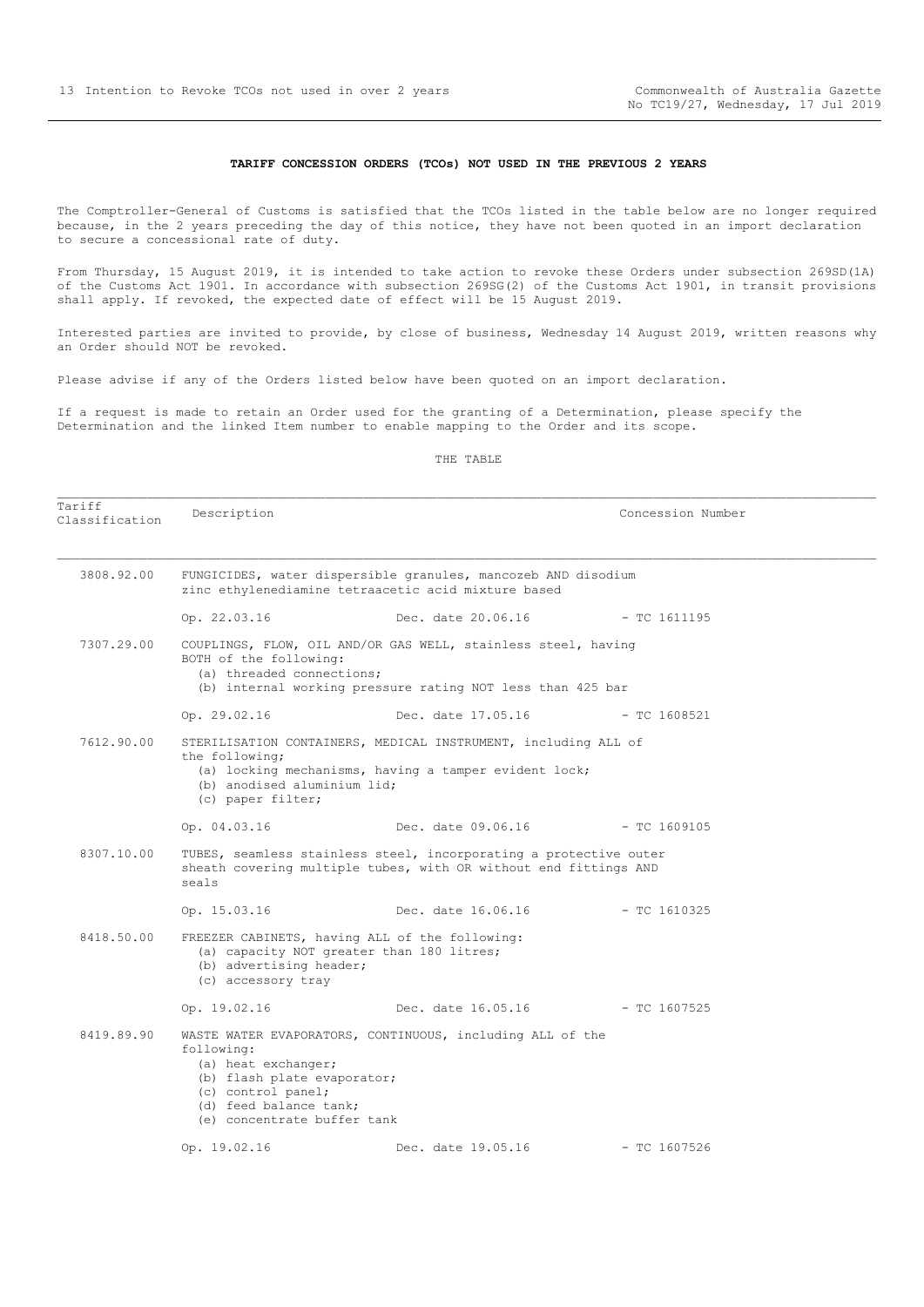8419.90.00 PARTS, RECUPERATOR, WALKING BEAM FURNACE, being ANY of the following: (a) recuperator duct bundles; (b) recuperator duct bundle joints; (c) cover plates Op. 29.03.16 Dec. date 22.06.16 - TC 1611612 8427.10.00 SUCTION LIFTERS AND/OR HANDLERS, SHEETING, pedestrian operated, self-propelled Op. 21.03.16 Dec. date 15.06.16 - TC 1611120 8430.41.00 DRILLING RIGS, all wheel drive, diesel engine, including ALL of the following: (a) 45 degree forward angle drilling AND 30 degree backward angle drilling; (b) hole drilling depth NOT exceeding 63 m; (c) water driven in-hole hammer Op. 18.03.16 Dec. date 09.06.16 - TC 1610816 8430.50.00 ROCKBREAKERS, mobile, self-propelled, 4 wheel drive, having BOTH of the following: (a) hydraulic hammer AND boom; (b) operating weight NOT greater than 17 700 kg Op. 07.03.16 Dec. date 09.06.16 - TC 1609430 8431.39.00 PARTS, CONVEYOR SYSTEM CONSISTING OF CARRYING AND COVER SANDWICH BELTS AND COVER BELT PRESSING MECHANISMS, being ANY of the following: (a) head end; (b) tail end; (c) tower sections Op. 23.03.16 Dec. date 22.06.16 - TC 1611486 8433.59.90 BRUSSEL SPROUT HARVESTERS, self-propelled, multiple row, having ALL of the following: (a) multiple knife stripping heads; (b) track laying chassis with enclosed cabins; (c) foot-controlled arms with stalk cutter Op. 08.03.16 Dec. date 09.06.16 - TC 1609765 8433.60.00 FLOWER SORTING MACHINES, including ALL of the following: (a) conveyors; (b) x-ray inspection module; (c) cutters; (d) bunching module Op. 02.03.16 Dec. date 09.06.16 - TC 1608762 8438.20.00 PASTILLE LINE, programmable logic controlled, including ALL of the following: (a) conveyor; (b) oil sprayer; (c) depositor; (d) ejection module; (e) cooling tunnel; (f) drive module; (g) silicon mould drive belt; (h) control panel Op. 24.03.16 Dec. date 22.06.16 - TC 1611569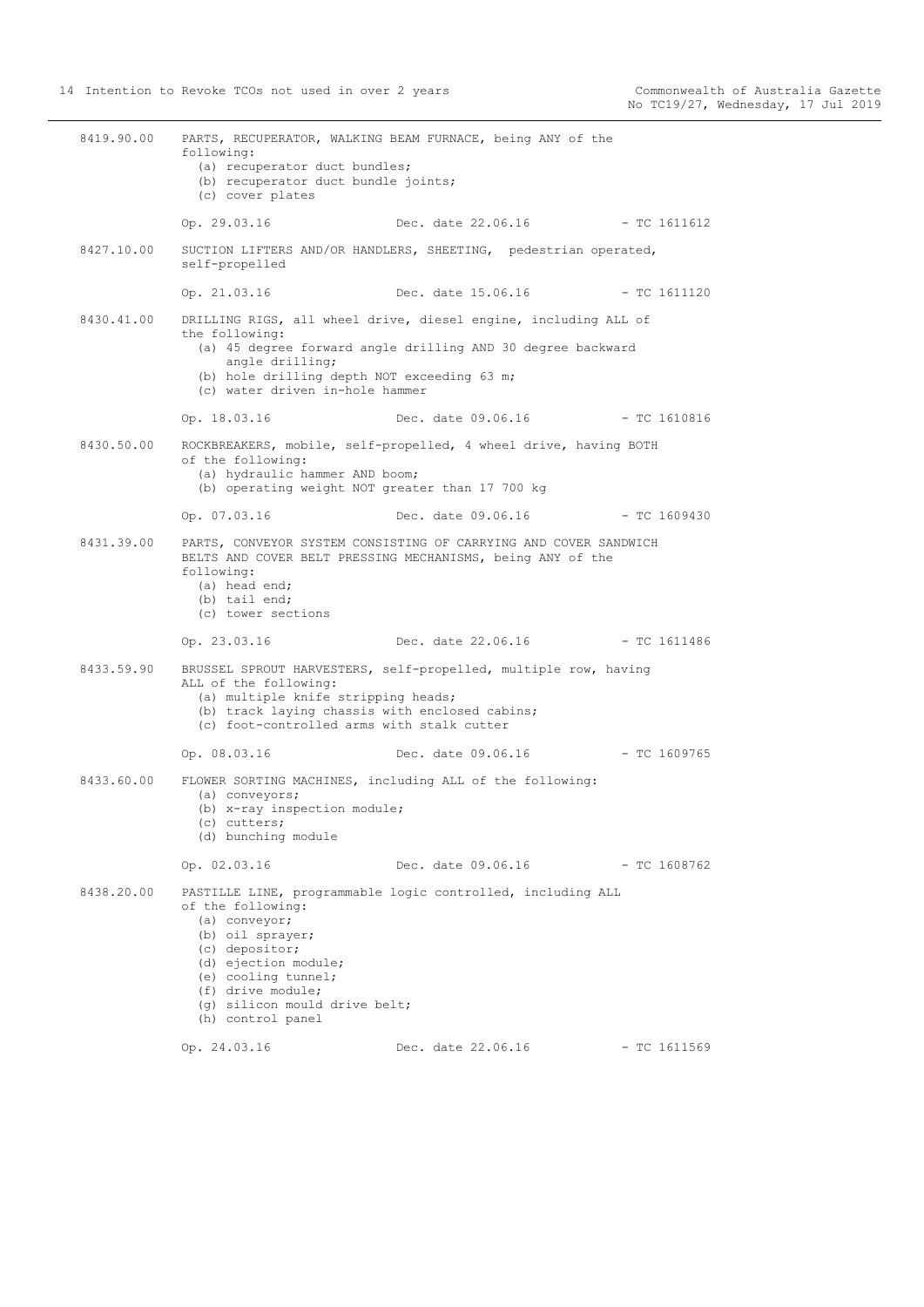8438.50.00 PIG SLAUGHTER LINE, programmable logic controlled, including ALL of the following: (a) CO2 stunner; (b) runway; (c) gates; (d) pneumatic hoists; (e) elevator; (f) shackles; (g) belts; (h) suspensions; (i) returns; (i) conveyors; (k) work platforms; (l) buffer rails; (m) control panels Op. 15.03.16 Dec. date 15.06.16 - TC 1610323 8477.30.00 STRETCH BLOW BOTTLE AND JAR MOULDING LINE, including ALL of the following: (a) stretch blow bottle AND jar moulding machine; (b) moulds with cavities; (c) dehumidifying dryer with a hopper AND loader; (d) bottle AND/OR jar remover Op. 24.02.16 Dec. date 16.05.16 - TC 1608193 8479.82.00 COMPOSTING MACHINES, including ALL of the following: (a) mixing enclosure with rotating drums AND hydraulic drum height adjustment; (b) mixing axles; (c) horizontal conveyors having a width NOT less than 1 900 mm; (d) inclined conveyors with aluminium side boards Op. 22.03.16 Dec. date 22.06.16 - TC 1611193 8481.30.00 CHECK VALVES, conforming to ASME/ANSI B16.34:2013, including ALL of the following: (a) working pressure class 1 690; (b) valve body AND bonnet consisting of EITHER the following: (i) ASTM A182 forged grade F316 stainless steel; (iii) ASTM A182 forged grade F22 alloy steel, (c) valve size OR nominal diameter (DN) 15 OR 80 Op. 15.03.16 Dec. date 04.07.16 - TC 1610534 8537.10.90 SWITCH CONTROL AND MONITOR ASSEMBLIES, CONVEYOR, containerised, including ALL of the following: (a) supervisory control and data acquisition (SCADA) system, including ALL of the following; (i) input AND output cards; (ii) interface modules; (iii) ethernet switches; (iv) touch screen based human machine interface, (b) local start AND stop stations AND/OR junction boxes; (c) modular motion control drives; (d) switch boards; (e) power supplies; (f) container lights Op. 22.03.16 Dec. date 27.06.16 - TC 1611194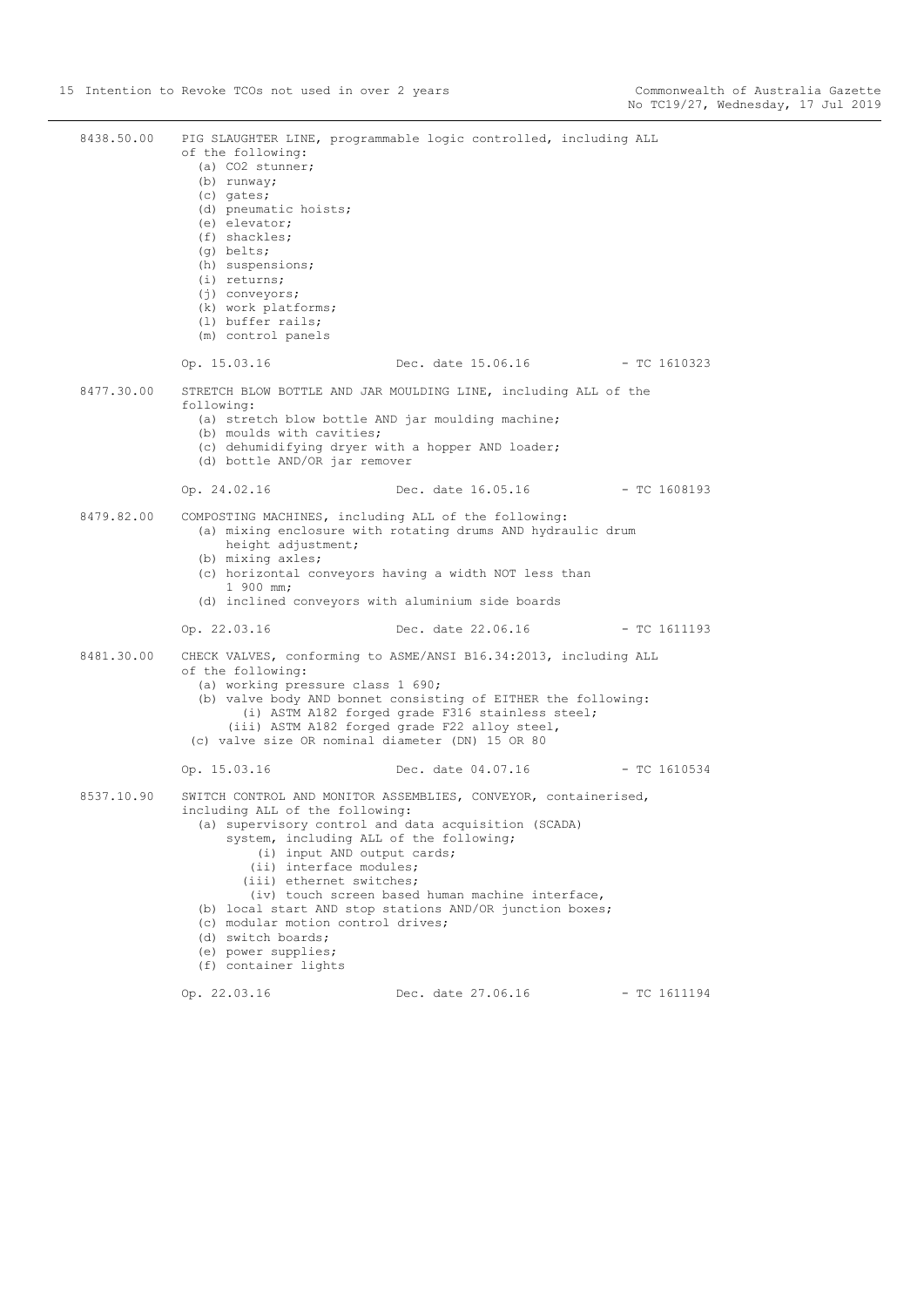#### **CUSTOMS ACT 1901**

#### <span id="page-15-0"></span>**NOTICE PURSUANT TO SECTION 269SE(2) - TARIFF CONCESSION ORDER REVOCATION AT THE INITIATIVE OF THE COMPTROLLER-GENERAL OF CUSTOMS**

The Tariff Concession Orders listed in THE TABLE below have has not been used for at least 2 years and have been revoked under Section 269SD(1A). In transit provisions apply.

The intention to revoke these orders was notified in Gazette TC19/19 dated 22 May 2019.

Contact: Email [tarcon@abf.gov.au](mailto:tarcon@abf.gov.au)

| Description of Goods including the<br>Customs Tariff Classification |                                                                                                                                                                                                                                                                                                                                                                                                                                                                                                    |                | Schedule 4 Item Number<br>Last Date of Effect |
|---------------------------------------------------------------------|----------------------------------------------------------------------------------------------------------------------------------------------------------------------------------------------------------------------------------------------------------------------------------------------------------------------------------------------------------------------------------------------------------------------------------------------------------------------------------------------------|----------------|-----------------------------------------------|
| 3917.22.00                                                          | PIPING AND/OR TUBING, WATER, insulated, having ALL of the<br>following:<br>(a) high-density polyethylene casing pipe;<br>(b) polyurethane rigid foam;<br>(c) polypropylene random copolymer outer wall<br>(d) plastic fibre middle wall;<br>(e) polypropylene random copolymer inner wall<br>Op. 29.04.15<br>Dec. date 20.07.15 - TC 1516411<br>2 Years non use. In transit provisions apply                                                                                                       |                | 50<br>18.06.19                                |
| 3917.40.00                                                          | PIPE FITTINGS, WATER, insulated, having ALL of the following:<br>(a) high-density polyethylene casing pipe;<br>(b) polyurethane rigid foam;<br>(c) polypropylene random copolymer outer wall;<br>(d) plastic fibre middle wall;<br>(e) polypropylene random copolymer inner wall<br>Op. 29.04.15<br>Dec. date 20.07.15<br>2 Years non use. In transit provisions apply                                                                                                                             | - TC 1516410   | 50<br>18.06.19                                |
| 5603.13.00                                                          | FABRIC, GEOTEXTILE, in rolls, nonwoven polypropylene, needle<br>punched, having ALL of the following:<br>(a) weight NOT less than 80 gsm and NOT greater than 140 gsm;<br>(b) thickness NOT less than 0.70 mm and NOT greater than<br>$1.10$ mm;<br>(c) tensile strength NOT less than 6 kN/m and NOT greater than<br>$12$ kN/m;<br>(d) fabric roll width NOT less than 20 cm and NOT greater than<br>145 cm<br>Op. 27.03.15<br>Dec. date 15.06.15<br>2 Years non use. In transit provisions apply | $-$ TC 1512431 | 50<br>18.06.19                                |
| 6902.10.00                                                          | REFRACTORY BRICKS, including ALL of the following:<br>(a) magnesia (MgO) content NOT less than 70%;<br>(b) zirconia (ZrO2) content NOT less than 10%;<br>(c) silica (SiO2) content NOT greater than 12%;<br>(d) ferrous oxide (Fe2O3) NOT greater than 2%;<br>(e) calcium oxide (CaO) NOT greater than 2%<br>Op. 24.04.15<br>Dec. date 13.07.15<br>2 Years non use. In transit provisions apply                                                                                                    | $-$ TC 1515788 | 50<br>18.06.19                                |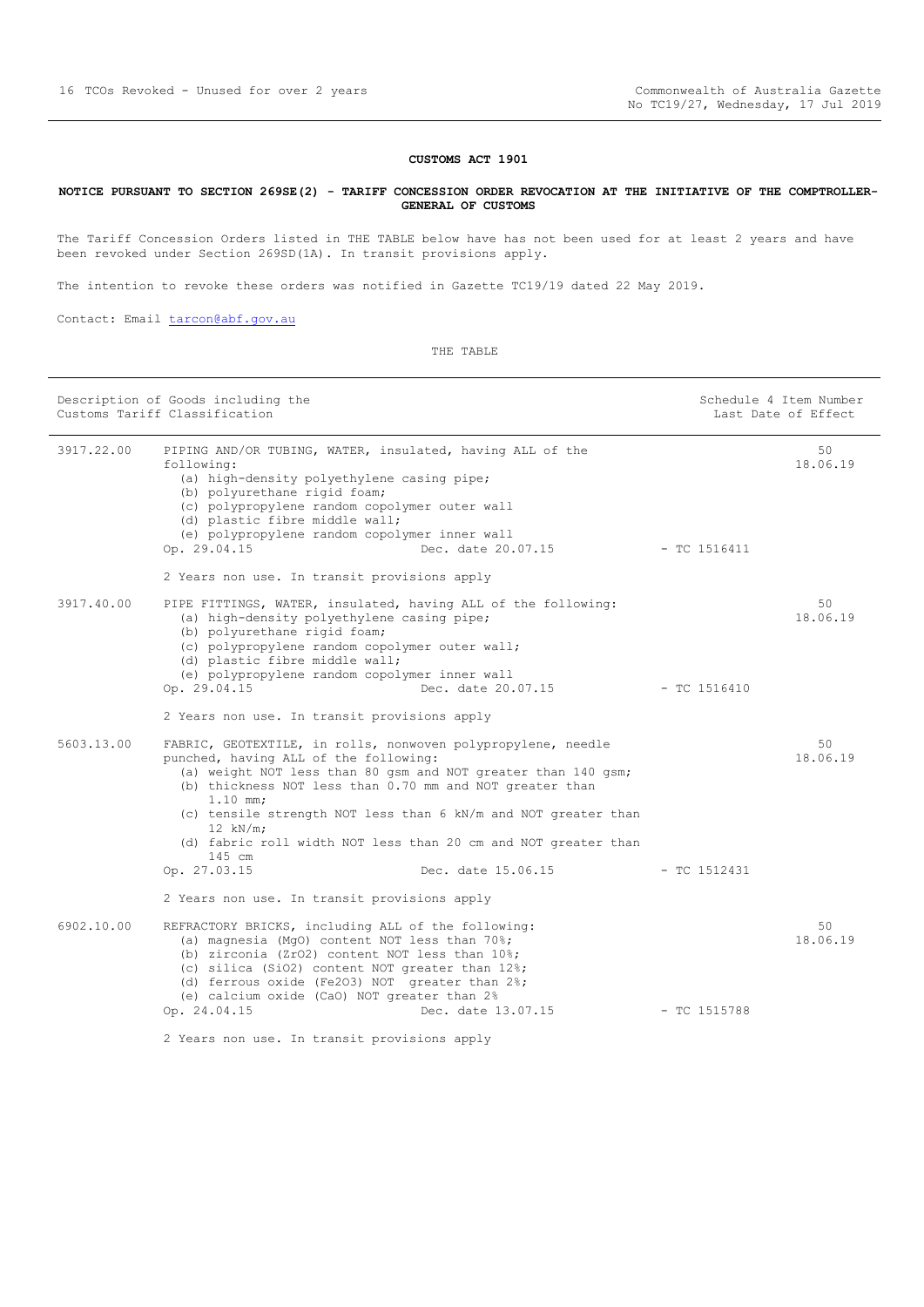| Description of Goods including the | Schedule 4 Item Number |
|------------------------------------|------------------------|
| Customs Tariff Classification      | Last Date of Effect    |

| 7616.99.00 | POLES, TELESCOPIC, having ALL the following:<br>(a) length NOT greater than 3 m;                                                                     |                                 |                | 50<br>18.06.19 |
|------------|------------------------------------------------------------------------------------------------------------------------------------------------------|---------------------------------|----------------|----------------|
|            | (b) gas springs;<br>(c) end plates incorporating friction rings;                                                                                     |                                 |                |                |
|            | (d) with OR without ANY of the following attachments:                                                                                                |                                 |                |                |
|            | $(i)$ grips;<br>$(i)$ connectors;                                                                                                                    |                                 |                |                |
|            | (iii) receivers;                                                                                                                                     |                                 |                |                |
|            | (iv) brackets;                                                                                                                                       |                                 |                |                |
|            | (v) clamp sliders;<br>$(vi)$ tubes;                                                                                                                  |                                 |                |                |
|            | (vii) handrail;                                                                                                                                      |                                 |                |                |
|            | (viii) seats;<br>$(ix)$ tables;                                                                                                                      |                                 |                |                |
|            | (x) adjustable roofing sheets;                                                                                                                       |                                 |                |                |
|            | (xi) top plates;<br>(xii) toilet roll holders                                                                                                        |                                 |                |                |
|            | Op. 16.04.15                                                                                                                                         | Dec. date 13.07.15 - TC 1514868 |                |                |
|            | 2 Years non use. In transit provisions apply                                                                                                         |                                 |                |                |
| 8419.89.90 | MICROBIOLOGICAL INCUBATING AND DIGITAL IMAGING MACHINES,                                                                                             |                                 |                | 50             |
|            | programmable logic controlled, including BOTH of the following:<br>(a) digital camera;                                                               |                                 |                | 18.06.19       |
|            | (b) sample conveying tracks<br>Op. 19.03.15                                                                                                          |                                 |                |                |
|            | 2 Years non use. In transit provisions apply                                                                                                         |                                 |                |                |
| 8428.90.00 | SORTERS, LABORATORY MICROBIOLOGICAL MEDIA PLATE AND SAMPLE,                                                                                          |                                 |                | 50             |
|            | automated<br>Op. 17.04.15                                                                                                                            | Dec. date 13.07.15              | $-$ TC 1514974 | 18.06.19       |
|            | 2 Years non use. In transit provisions apply                                                                                                         |                                 |                |                |
|            |                                                                                                                                                      |                                 |                |                |
| 8428.90.00 | PHARMACEUTICAL GOODS HANDLING AND SINGULARISATION MACHINES,<br>programmable logic control, including BOTH of the following:<br>(a) bar code readers; |                                 |                | 50<br>18.06.19 |
|            | (b) robotic arms,<br>with OR without EITHER of the following:<br>(i) storage containers;                                                             |                                 |                |                |
|            | (ii) pill blister pack sheet cutter                                                                                                                  |                                 |                |                |
|            | Op. 01.05.15                                                                                                                                         | Dec. date 27.07.15 - TC 1516605 |                |                |
|            | 2 Years non use. In transit provisions apply                                                                                                         |                                 |                |                |
| 8431.39.00 | PARTS, INJECTOR, OIL AND/OR GAS WELL, being articulated tubing<br>quides, including ALL of the following:<br>(a) steel rollers;<br>$(b)$ pins;       |                                 |                | 50<br>18.06.19 |
|            | (c) hinges<br>Op. 15.04.15                                                                                                                           | Dec. date 06.07.15              | $-$ TC 1514700 |                |
|            | 2 Years non use. In transit provisions apply                                                                                                         |                                 |                |                |
| 8474.39.00 | MIXERS, having ALL of the following:<br>(a) rotating mixing pan;<br>(b) stationary deflector AND scraper tool;                                       |                                 |                | 50<br>18.06.19 |
|            | (c) rotating mixing tool;<br>(d) pan cover;<br>(e) $2.4$ kW $400$ V rotor motor;<br>(f) 0.88 kW 400 V mixing pan motor                               |                                 |                |                |
|            | For the purposes of this Order, tolerances allowable for                                                                                             |                                 |                |                |
|            | specification (e) and $(f)$ are $+/-$ 5%<br>Op. 10.04.15                                                                                             | Dec. date 06.07.15              | $-$ TC 1514182 |                |
|            | 2 Years non use. In transit provisions apply                                                                                                         |                                 |                |                |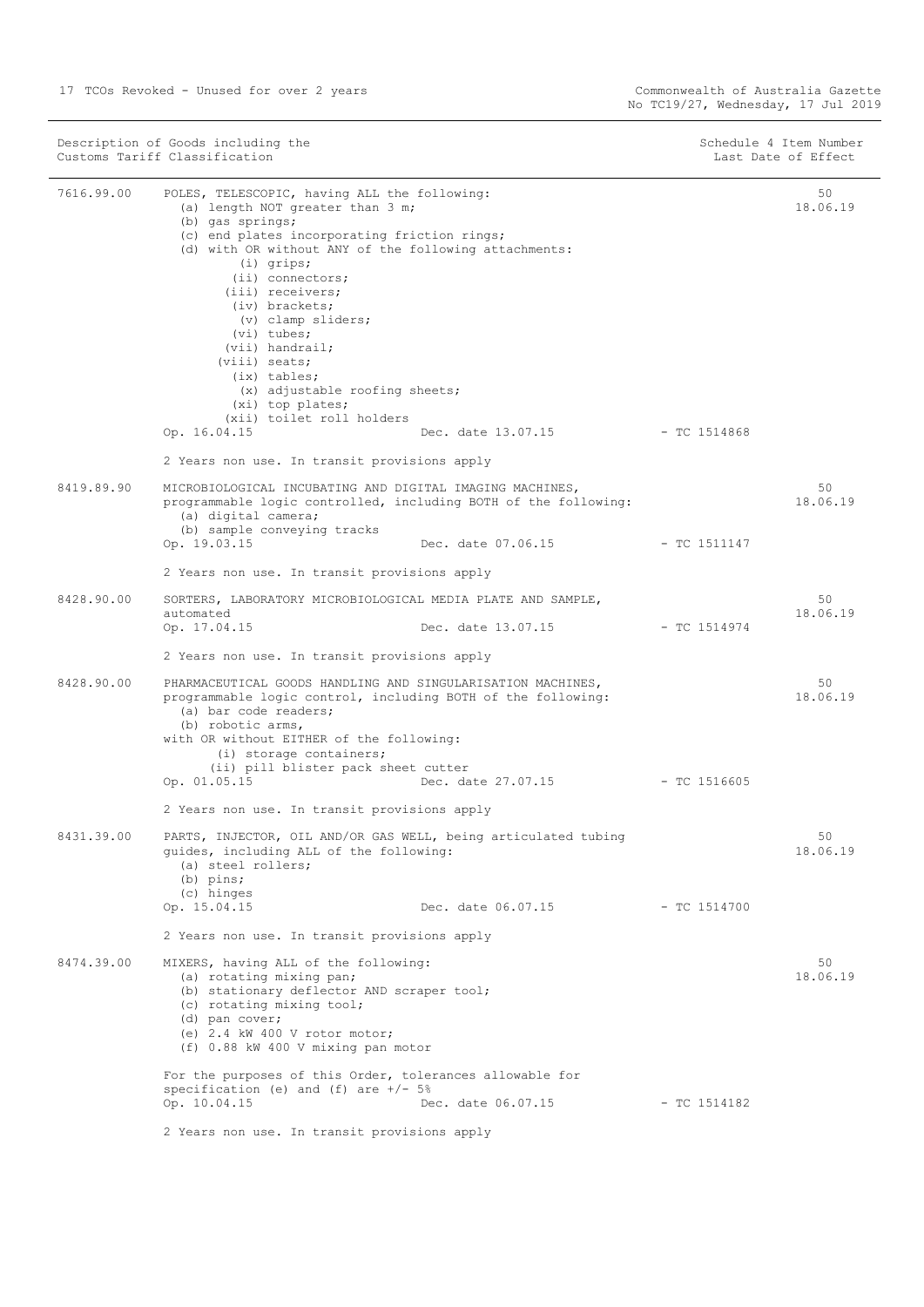| Description of Goods including the<br>Customs Tariff Classification |                                                                                                                                                                                                                                                                                                                                                                                                                                                                                                                                                                                                                                                                                                                                                               |                    |                | Schedule 4 Item Number<br>Last Date of Effect |  |
|---------------------------------------------------------------------|---------------------------------------------------------------------------------------------------------------------------------------------------------------------------------------------------------------------------------------------------------------------------------------------------------------------------------------------------------------------------------------------------------------------------------------------------------------------------------------------------------------------------------------------------------------------------------------------------------------------------------------------------------------------------------------------------------------------------------------------------------------|--------------------|----------------|-----------------------------------------------|--|
| 8476.81.00                                                          | PIZZA VENDING MACHINE, including ALL of the following:<br>(a) water metering;<br>(b) mixture metering;<br>(c) mixer;<br>(d) pre-former;<br>(e) presser;<br>(f) tomato sauce metering;<br>(q) conveyor;<br>(h) refrigerator;<br>$(i)$ cheese measuring;<br>(j) toppings metering;<br>$(k)$ oven;<br>(1) container dispenser;<br>(m) cutlery dispenser<br>Op. 28.04.15<br>2 Years non use. In transit provisions apply                                                                                                                                                                                                                                                                                                                                          | Dec. date 20.07.15 | - TC 1515985   | 50<br>18.06.19                                |  |
| 8479.89.90                                                          | INOCULATION AND STREAKING MACHINES, MICROBIOLOGY, programmable<br>logic controlled<br>Op. 17.03.15                                                                                                                                                                                                                                                                                                                                                                                                                                                                                                                                                                                                                                                            | Dec. date 15.06.15 | $-TC1510934$   | 50<br>18.06.19                                |  |
|                                                                     | 2 Years non use. In transit provisions apply                                                                                                                                                                                                                                                                                                                                                                                                                                                                                                                                                                                                                                                                                                                  |                    |                |                                               |  |
| 8479.89.90                                                          | PHARMACEUTICAL GOODS STORAGE AND DISPENSING SYSTEM, programmable<br>logic controlled, including ALL of the following:<br>(a) loaders;<br>(b) repackers;<br>(c) sorters;<br>(d) transferrers;<br>(e) storage racks AND/OR containers;<br>(f) pickers;<br>(g) plastic ring inserter AND package joiners;<br>(h) dispensers;<br>$(i)$ conveyors;<br>$(j)$ barcode readers;<br>(k) package returners;<br>(1) operator station, including BOTH of the following:<br>(i) control panel;<br>(ii) viewing screen,<br>(m) quality assurance stations, including ALL of the following:<br>$(i)$ cameras;<br>$(i)$ computers;<br>(iii) lights,<br>(n) pill AND phial loaders, including a barcode reader<br>Op. 01.05.15<br>2 Years non use. In transit provisions apply | Dec. date 27.07.15 | $-$ TC 1516608 | 50<br>18.06.19                                |  |
| 8481.80.90                                                          | KITS, DIAPHRAGM PUMP VALVE, consisting of ALL of the<br>following:<br>(a) conical valve with valve ring AND lock nut;<br>(b) valve seat;<br>$(c)$ o-rings                                                                                                                                                                                                                                                                                                                                                                                                                                                                                                                                                                                                     |                    |                | 50<br>18.06.19                                |  |
|                                                                     | Op. 19.03.15                                                                                                                                                                                                                                                                                                                                                                                                                                                                                                                                                                                                                                                                                                                                                  | Dec. date 15.06.15 | - TC 1511373   |                                               |  |
|                                                                     | 2 Years non use. In transit provisions apply                                                                                                                                                                                                                                                                                                                                                                                                                                                                                                                                                                                                                                                                                                                  |                    |                |                                               |  |
| 8544.49.20                                                          | CABLES, DOWNHOLE, OIL AND/OR GAS WELL, thermoplastic<br>encapsulated, having ALL of the following:<br>(a) polypropylene (PP) AND fluorinated ethylene propylene<br>(FEP) insulation;<br>(b) temperature rating NOT greater than 135 degrees Celsius;<br>(c) metal tubes                                                                                                                                                                                                                                                                                                                                                                                                                                                                                       |                    |                | 50<br>18.06.19                                |  |
|                                                                     | Op. 15.04.15                                                                                                                                                                                                                                                                                                                                                                                                                                                                                                                                                                                                                                                                                                                                                  | Dec. date 29.06.15 | $-$ TC 1514699 |                                               |  |
|                                                                     | 2 Years non use. In transit provisions apply                                                                                                                                                                                                                                                                                                                                                                                                                                                                                                                                                                                                                                                                                                                  |                    |                |                                               |  |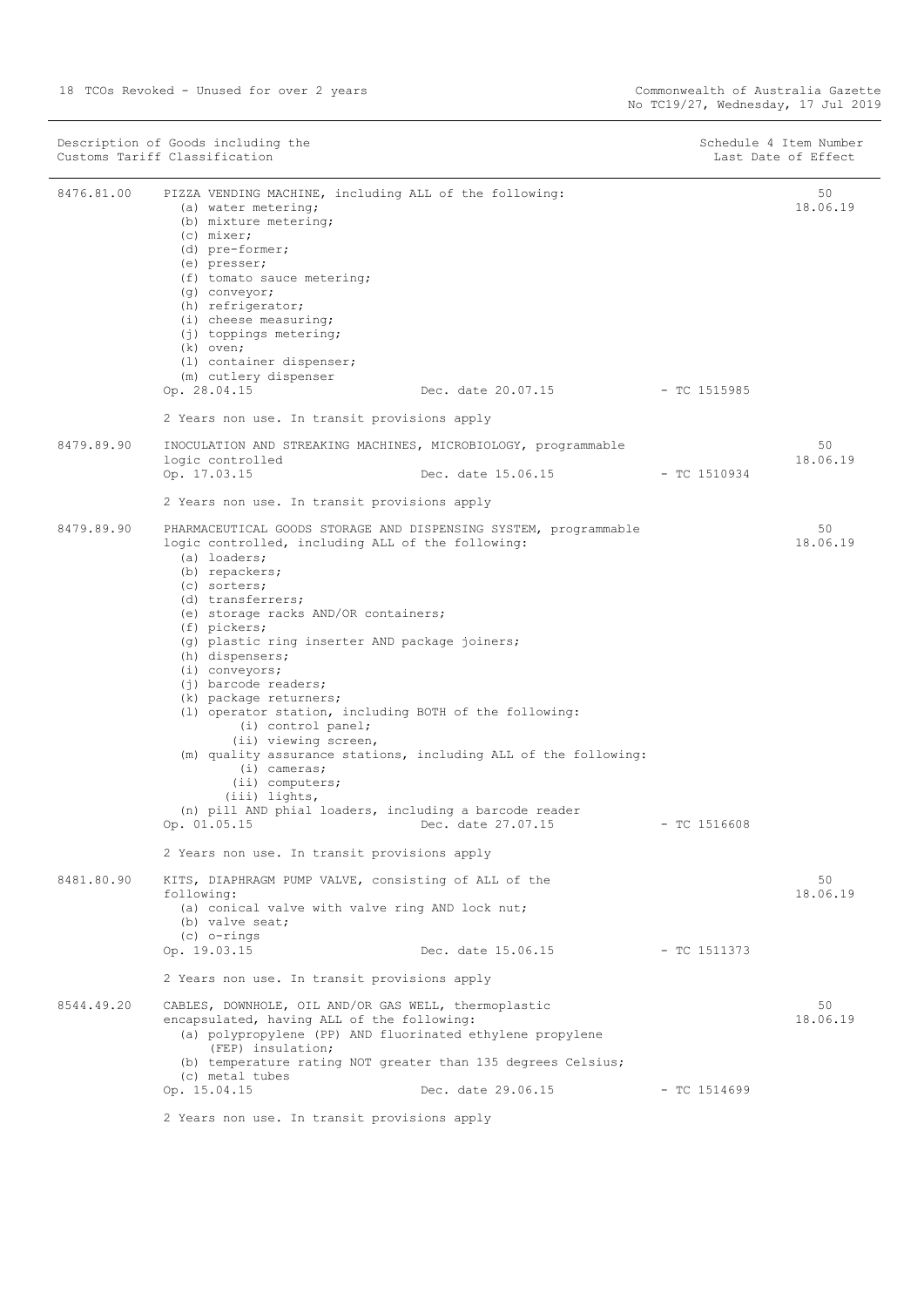| Description of Goods including the                                                                                                           | Schedule 4 Item Number |
|----------------------------------------------------------------------------------------------------------------------------------------------|------------------------|
| Customs Tariff Classification                                                                                                                | Last Date of Effect    |
| 8606.30.00<br>WAGONS, RAILWAY, MINING ORE, standard gauge, having a maximum<br>gross weight carrying capacity on rails of NOT less than 80 t | 50<br>18.06.19         |

Op. 02.04.15 Dec. date 03.08.15 - TC 1513699

2 Years non use. In transit provisions apply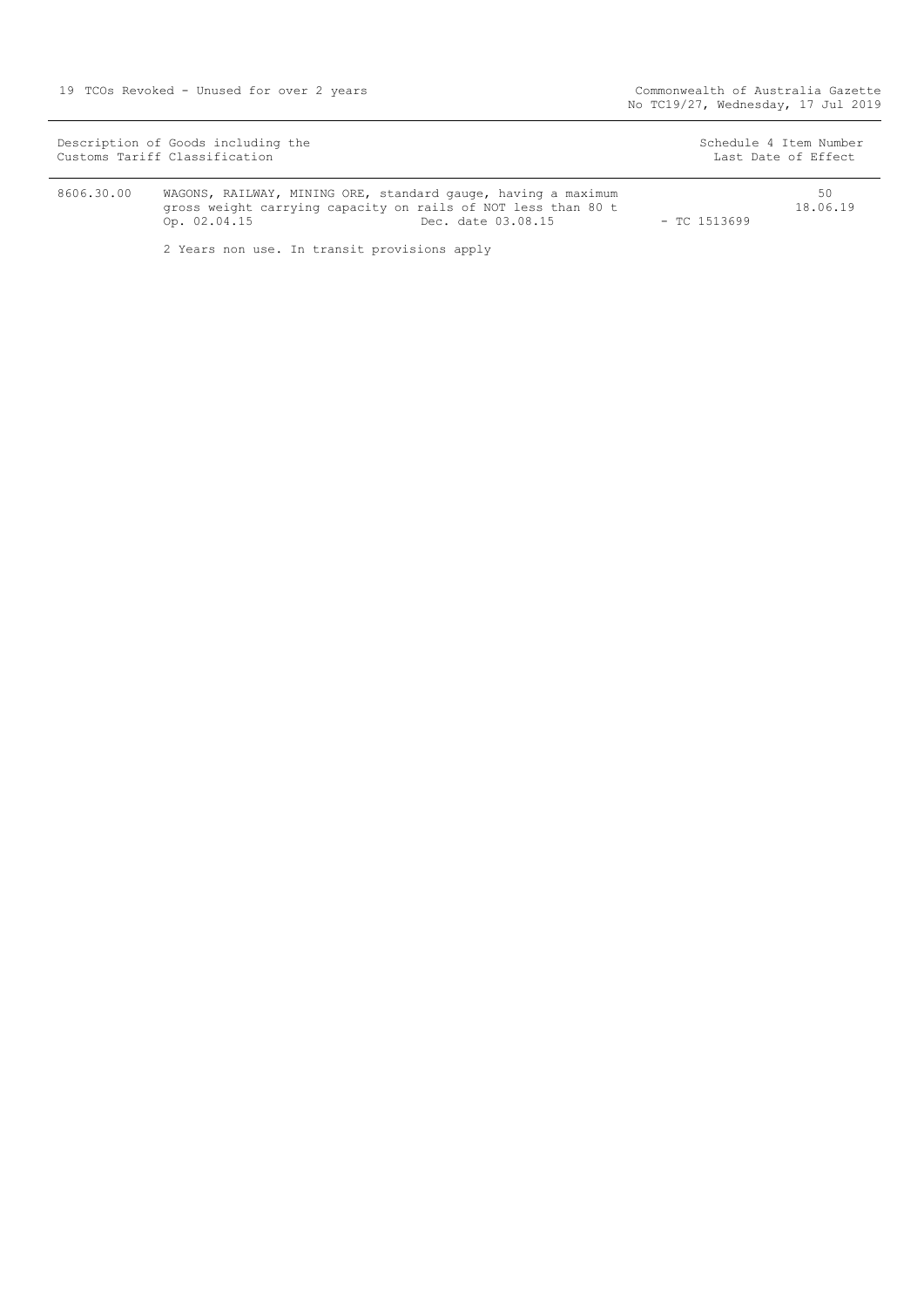#### <span id="page-19-0"></span>**CUSTOMS ACT 1901 - NOTIFICATION OF REQUEST FOR REVIEW OF A TARIFF CONCESSION REVOCATION DECISION**

Requests have been received for review by the Comptroller-General of Customs of the decisions made on the requests for revocation of a Tariff Concession Order for goods described in the following TABLE.

|            | Description of Goods including the<br>Customs Tariff Classification                                                                                                                                                                                                                                                                                                                                                                                                                                         | Schedule 4 Item Number<br>Last Date of Effect |                | Initial<br>Decision |
|------------|-------------------------------------------------------------------------------------------------------------------------------------------------------------------------------------------------------------------------------------------------------------------------------------------------------------------------------------------------------------------------------------------------------------------------------------------------------------------------------------------------------------|-----------------------------------------------|----------------|---------------------|
| 7304.19.00 | LINE PIPE, seamless, circular cross section, having<br>EITHER of the following:<br>(a) outside diameter (OD) NOT greater than 168.3 mm;<br>(b) wall thickness (WT) NOT less than 16 mm,<br>and complying with EITHER of the following:<br>(a) American Society of Testing and Materials<br>Standards $A106/A106M - 08$ , grade B<br>$(ASTM A106/A106M - 08, grade B);$<br>(b) American Petroleum Institute Standard API<br>specification 5L, grade X42 (API specification 5L,<br>grade X42)<br>Op. 13.08.10 | $-$ TC 1037312                                | 50<br>12.05.19 | REVOKED             |
| 7304.19.00 | LINE PIPE, carbon steel, conforming to American Society<br>of Testing and Materials ASTM A106 Grade B, being ANY of<br>the following, as listed in THE TABLE:                                                                                                                                                                                                                                                                                                                                               |                                               | 50<br>12.05.19 | REVOKED             |
|            | THE TABLE<br>TYPE<br>OD<br>WΤ<br>(a) 200NB Schedule 160<br>219.10 mm<br>$23.01$ mm;<br>$(b)$ 250NB Schedule 80<br>273.10 mm<br>$15.09$ mm;<br>(c) 200NB Schedule 40<br>219.10 mm<br>$8.18$ mm;<br>88.90 mm<br>(d) 80NB Schedule 80<br>$7.62$ mm;<br>$26.7$ mm<br>(e) 20NB Schedule 160<br>5.56 mm<br>For the purposes of this order, all measurements have a<br>tolerance of $+$ OR - 5%<br>Op. 05.01.11                                                                                                    | $-$ TC 1100573                                |                |                     |
| 7304.31.00 | TUBES OR HOLLOW BARS, seamless, cold drawn in straight<br>lengths<br>Op. 26.11.92                                                                                                                                                                                                                                                                                                                                                                                                                           | $-$ TC 9210246                                | 50<br>12.05.19 | REVOKED             |
| 7304.39    | PIPE, seamless, hot finished, in straight lengths, ends<br>plain, bevelled or threaded BUT without further rework,<br>to specification ASTM A333/A333M-88a<br>Op. 10.02.92                                                                                                                                                                                                                                                                                                                                  | $-$ TC 9202042                                | 50<br>12.05.19 | REVOKED             |
| 7304.39.00 | PROCESS PIPES, seamless, carbon steel, circular cross-<br>section, having BOTH of the following:<br>(a) square cut plain ends OR bevelled ends;<br>(b) compliance with American Society for Testing and<br>Materials standard ASTM A333/A333M - 10<br>Op. 21.08.13                                                                                                                                                                                                                                          | $-$ TC 1328486                                | 50<br>12.05.19 | <b>REVOKED</b>      |
| 7304.51    | PIPE, seamless, cold drawn, in straight lengths, ends<br>plain, bevelled or threaded BUT without further rework,<br>to specification ASTM A333/A 333M-88a<br>Op. 10.02.92                                                                                                                                                                                                                                                                                                                                   | $-$ TC 9202040                                | 50<br>12.05.19 | REVOKED             |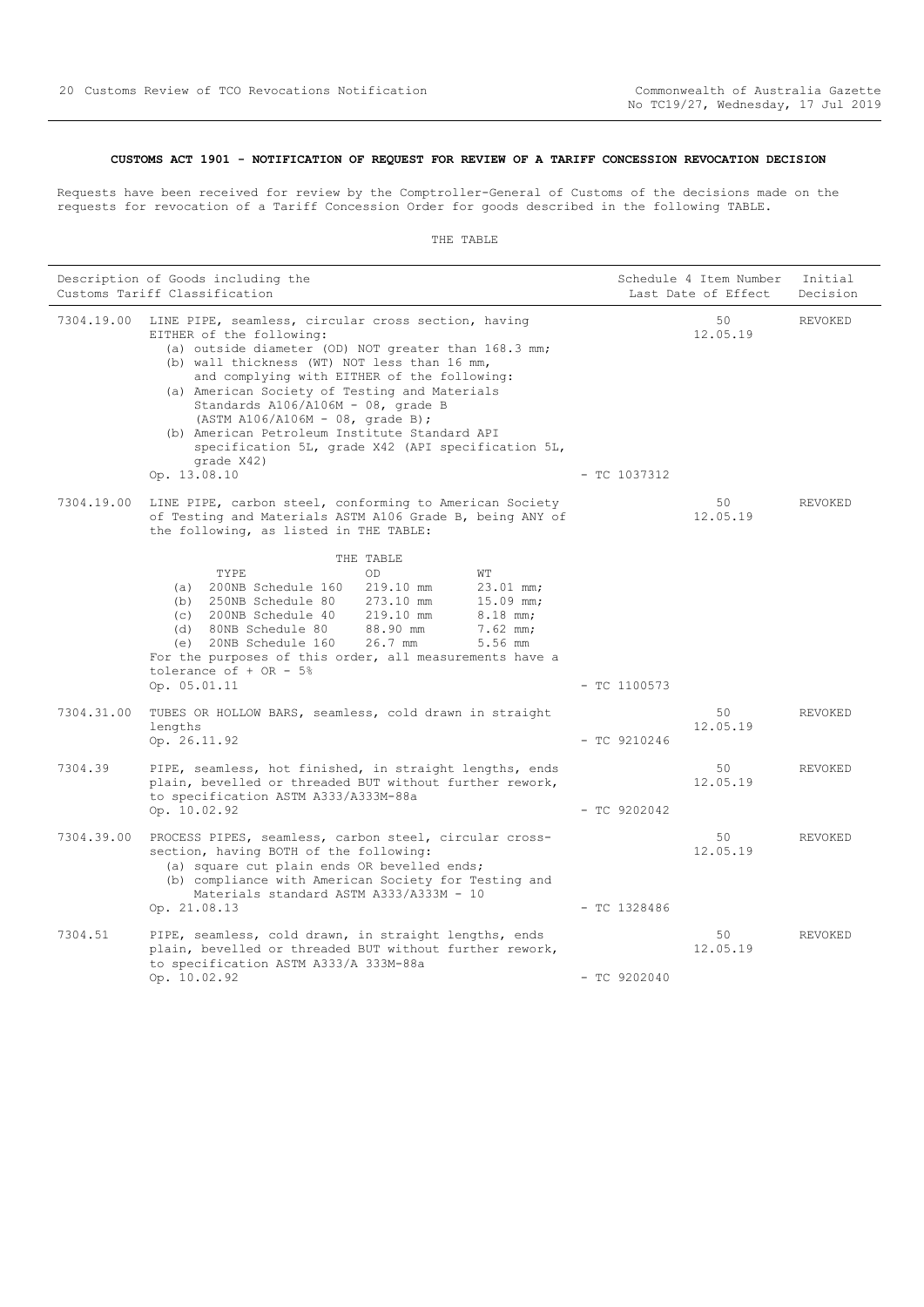21 Customs Review of TCO Revocations Notification

Commonwealth of Australia Gazette<br>No TC19/27, Wednesday, 17 Jul 2019

| Description of Goods including the<br>Customs Tariff Classification |                                                                                                                                                                                                                                                                                                  | Schedule 4 Item Number<br>Last Date of Effect |                | Initial<br>Decision |
|---------------------------------------------------------------------|--------------------------------------------------------------------------------------------------------------------------------------------------------------------------------------------------------------------------------------------------------------------------------------------------|-----------------------------------------------|----------------|---------------------|
| 7304.59                                                             | PIPE, seamless, hot finished, in straight lengths, ends<br>plain, bevelled or threaded BUT without further rework to<br>specification ASTM A333/A 333M-88a<br>Op. 10.02.92                                                                                                                       | $-$ TC 9202039                                | 50<br>12.05.19 | REVOKED             |
| 7304.59.00                                                          | PROCESS PIPES, seamless, carbon steel, circular cross-<br>section, having BOTH of the following:<br>(a) square cut plain ends OR bevelled ends;<br>(b) compliance with American Society for Testing and<br>Materials standard ASTM A 106/A 106M - 06a OR<br>ASTM A106/A106M - 08<br>Op. 21.08.13 | $-$ TC 1328488                                | 50<br>12.05.19 | REVOKED             |
|                                                                     | 8507.60.00 ACCUMULATOR RECHARGERS, lithium-ion OR lithium polymer<br>battery powered, with OR without cables AND/OR connectors<br>Op. 13.10.14                                                                                                                                                   | $-$ TC 1435688                                | 50             | <b>MADE</b>         |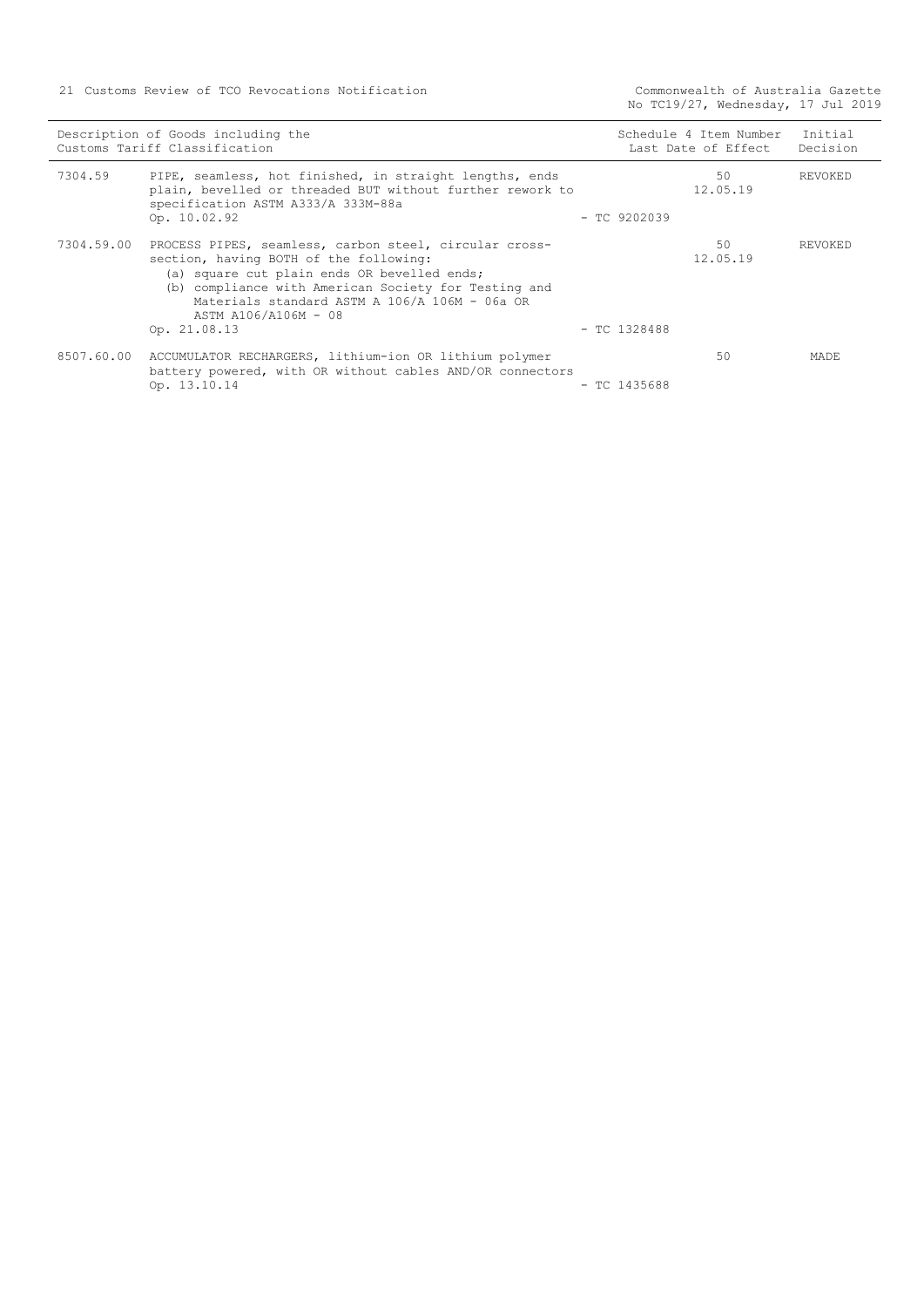#### **CUSTOMS ACT 1901 - RESULT OF REQUEST FOR REVIEW OF AN APPLICATION DECISION**

<span id="page-21-0"></span>The Comptroller-General of Customs internal review result made on the Tariff Concession Order application for goods described in the following TABLE has been finalised:

|            | Description of Goods including the                                                                                                                                                                                                                                                                                                                                                                                                                                                                                                        | Schedule 4 Item Number | Review   |
|------------|-------------------------------------------------------------------------------------------------------------------------------------------------------------------------------------------------------------------------------------------------------------------------------------------------------------------------------------------------------------------------------------------------------------------------------------------------------------------------------------------------------------------------------------------|------------------------|----------|
|            | Customs Tariff Classification                                                                                                                                                                                                                                                                                                                                                                                                                                                                                                             | Last Date of Effect    | Decision |
| 7308.90.00 | PARTS, SOLAR TRACKING AND/OR ALIGNING SYSTEM, galvanised<br>steel, being ANY of the following:<br>(a) L shaped pile support brackets, having BOTH of the<br>following:<br>(i) steel thickness NOT less than 7 mm;<br>(ii) round holes AND/OR slots,<br>(b) slewing drive support brackets, having BOTH of the<br>following:<br>(i) steel thickness NOT less than 14 mm;<br>(ii) round holes AND/OR slots,<br>(c) mounting rail reinforcements<br>Op. 04.01.19<br>Comptroller-General of Customs Decision: Refusal to make<br>TCO affirmed | 50<br>$-$ TC 1902767   | REFUSE   |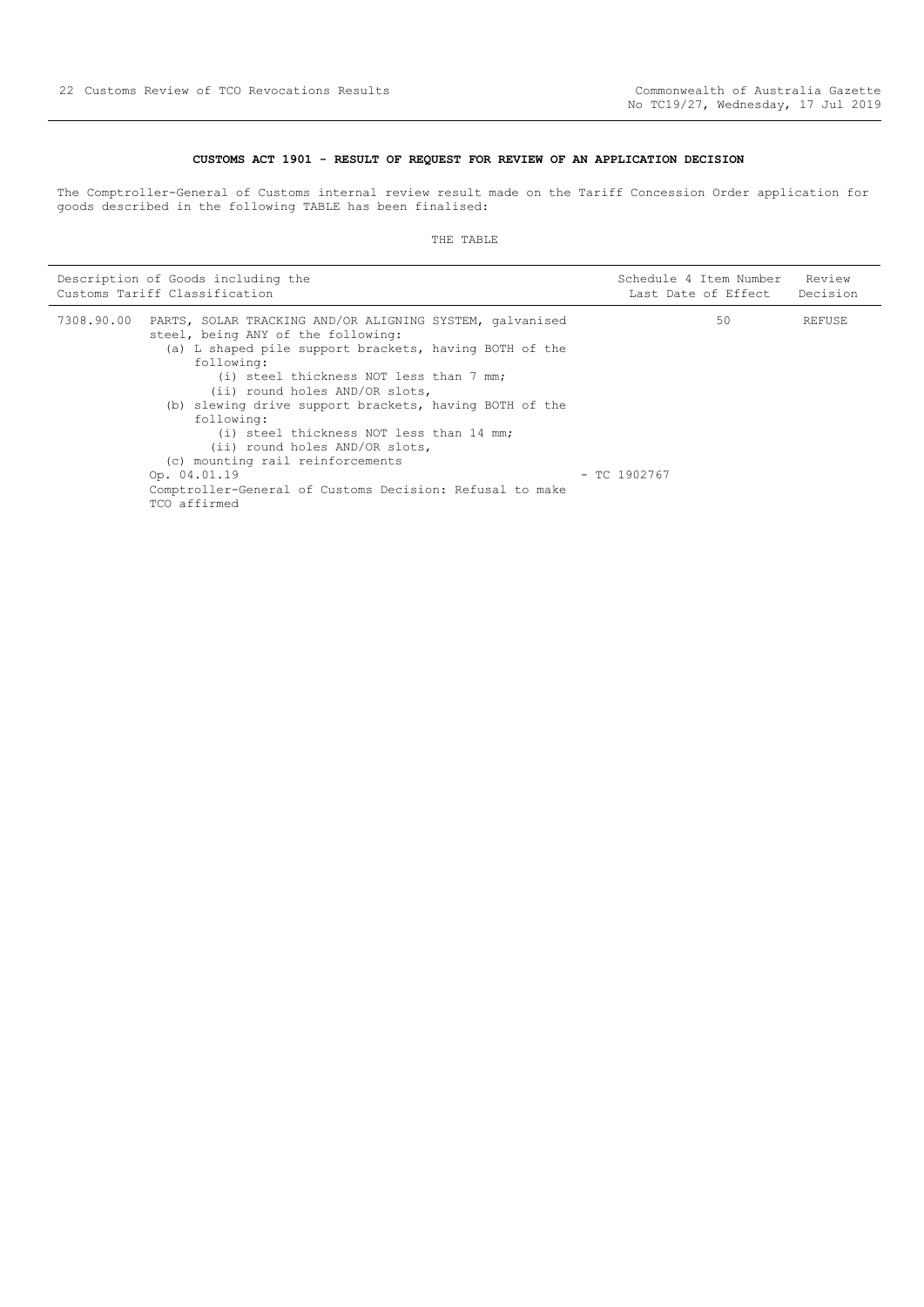#### **NOTICE – EITA**

<span id="page-22-0"></span>The following TCOs were temporarily revoked in error due to incorrect phasing rates of duty being applied. They have now been restored and operative dates remain unaffected. If attempts to utilise any of the following TCOs were unsuccessful in the period  $1 - 9$  July 2019, refunds are now available:

#### THE TABLE

Description of Goods including the Schedule 4 Item Number Customs Tariff Classification 3926.90.90 MOUNTING BRACKETS, adjustable, having BOTH of the following: (a) vertical range NOT less than 14 degrees; (b) horizontal range NOT less than 44 degrees Op. 14.03.18 Dec. date 28.06.18 - TC 1830367 8479.89.90 GRAVIMETRIC DOSING MACHINES, having BOTH of the following: (a) gravimetric dosing bins; (b) throughput capacity of NOT less than 55 t/h Op. 27.03.17 Dec. date 21.06.17 - TC 1733471 8479.89.90 SORTING LINE, FISH, including ALL of the following: (a) weight scales AND weight sorters; (b) weighing AND packing unit; (c) production controller; (d) conveyors Op. 27.02.18 Dec. date 09.05.18 - TC 1824110 8479.90.90 PARTS, WOOD CHIP CENTRIFUGAL MILL, being slotted hole screens Op. 10.04.18 Dec. date 17.07.18 - TC 1840205 8479.89.90 POSITIONING MOUNTS, SIGNAL RECEPTION AND/OR TRANSMISSION, including ALL of the following: (a) mounting plate; (b) vertical adjustment NOT less than 85 degrees; (c) horizontal adjustment NOT less than 170 degrees; (d) electric motor, with OR without EITHER of the following: (i) analogue controller; (ii) network connectivity Op. 10.10.18 Dec. date 10.01.19 - TC 18207230 8507.60.00 ACCUMULATOR RECHARGERS, lithium-ion OR lithium polymer battery powered, with OR without cables AND/OR connectors Op. 13.10.14 Dec. date 12.01.15 - TC 1435688 8536.50.99 SWITCHES, FIRE ALARM, manual Op. 26.03.10 Dec. date 18.06.10 - TC 1014870